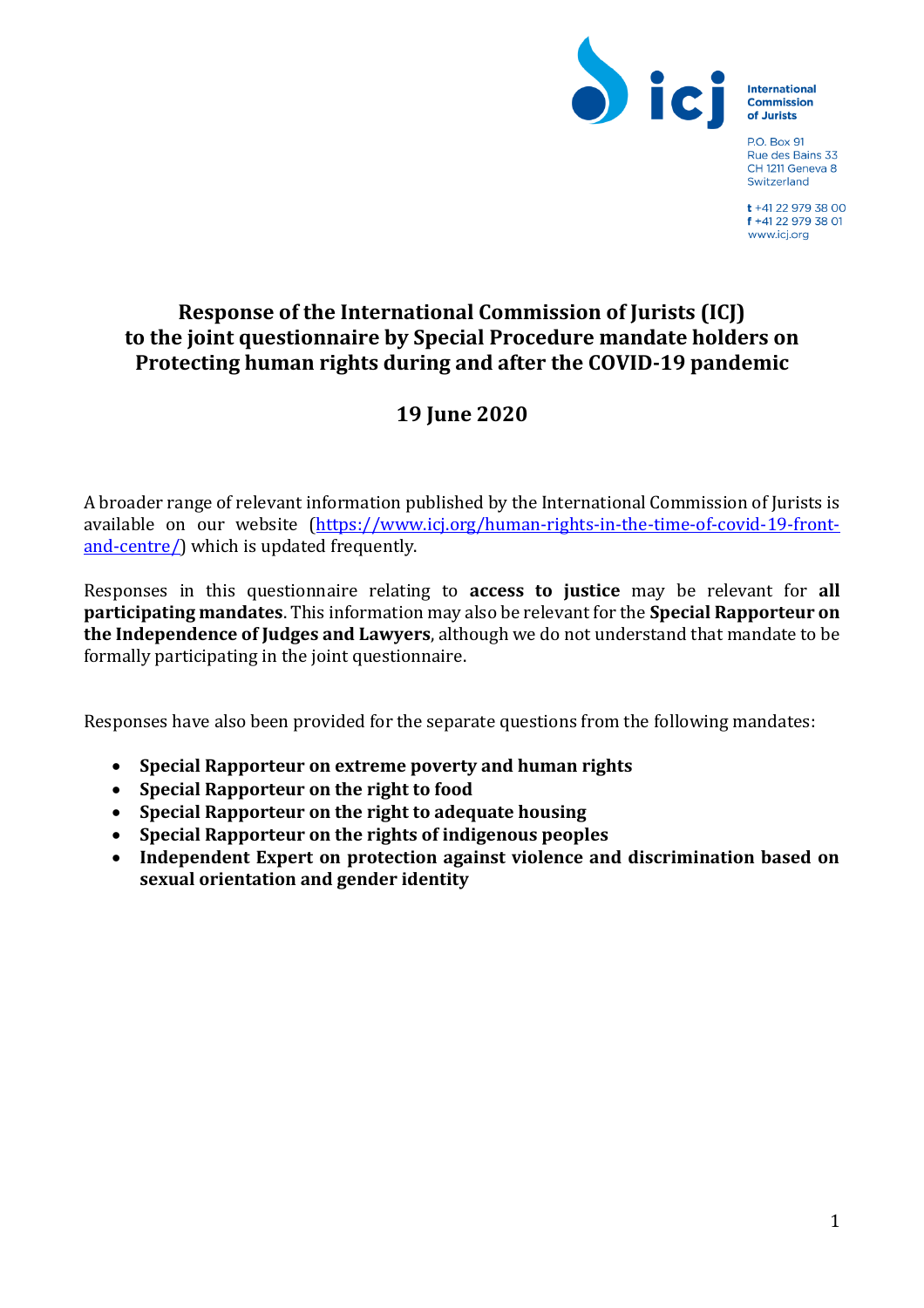#### **Common questions**

#### **Protection of various groups at risk and indigenous peoples**

• What measures have public authorities taken to protect high-risk populations from COVID-19, including: a) health care and social workers, b) older persons, c) other persons with a possibly reduced immune system such as indigenous peoples, or persons living with HIV, d) detained and incarcerated persons, including persons under state custody; e) persons living in care homes, f) children and adults living in institutions, camps, shelters or collective accommodation, g) persons with disabilities, h) homeless persons; i) persons living in informal settlements or overcrowded homes; j) refugees, IDPs and k) migrant workers.

In **Colombia**, the measures to guarantee the rights of detainees and prisoners have been insufficient. In late March, the lack of adequate measures led to multiples riots in different prisons.<sup>1</sup> As a result, 23 people died<sup>2</sup> and one prisoner is missing.<sup>3</sup> After this incident, the national government promulgated a decree to allow the release of detainees and prisoners due to the COVID-19 pandemic.<sup>4</sup> However, the decree has not improved overcrowding.<sup>5</sup> As of late May, only 623 people had been released.<sup>6</sup> Similarly, the government has not taken proper measures to curb the spread of the virus inside the prisons. As of mid-June, it has been reported more than 1.288 confirmed cases.<sup>7</sup>

<sup>4</sup> [Decreto 546 del 2020.](https://dapre.presidencia.gov.co/normativa/normativa/DECRETO%20546%20DEL%2014%20DE%20ABRIL%20DE%202020.pdf)

<sup>1</sup> El Tiempo, [Tras 23 muertes en disturbios, Gobierno decreta emergencia carcelaria,](https://www.eltiempo.com/justicia/investigacion/balance-de-motines-en-varias-carceles-del-pais-y-medidas-del-gobierno-476032) 23 March 2020.

<sup>2</sup> El Espectador[, Autoridades confirman 23 muertos tras motín en la cárcel La Modelo,](https://www.elespectador.com/noticias/judicial/autoridades-confirman-23-muertos-tras-motin-en-la-carcel-la-modelo-articulo-910653/) 22 March 2020.

<sup>3</sup> El Espectador[, La historia del interno dado por desaparecido tras el motín del 21 de marzo en La](https://www.elespectador.com/noticias/judicial/el-interno-dado-por-desaparecido-tras-el-motin-del-21-de-marzo-en-la-modelo-articulo-917799/)  [Modelo,](https://www.elespectador.com/noticias/judicial/el-interno-dado-por-desaparecido-tras-el-motin-del-21-de-marzo-en-la-modelo-articulo-917799/) 4 May 2020.

<sup>5</sup> La Silla Vacia, [El decreto de presos no le hace ni cosquillas al hacinamiento ni al coronavirus,](https://lasillavacia.com/decreto-presos-no-le-hace-ni-cosquillas-al-hacinamiento-ni-al-coronavirus-76235) 15 April 2020.

<sup>6</sup> Asuntos Legales[, El Inpec emitió 623 excarcelaciones de mujeres y hombres privados de su libertad,](https://www.asuntoslegales.com.co/actualidad/el-inpec-emitio-623-excarcelaciones-de-mujeres-y-hombres-privados-de-su-libertad-3008420) 20 May 2020.

<sup>7</sup> El Espectador[, COVID-19 en las cárceles: hay 1.288 casos, 134 recuperados y cuatro muertos,](https://www.elespectador.com/coronavirus/covid-19-en-las-carceles-hay-1065-casos-16-recuperados-y-cuatro-muertes-articulo-915830/) 11 June 2020.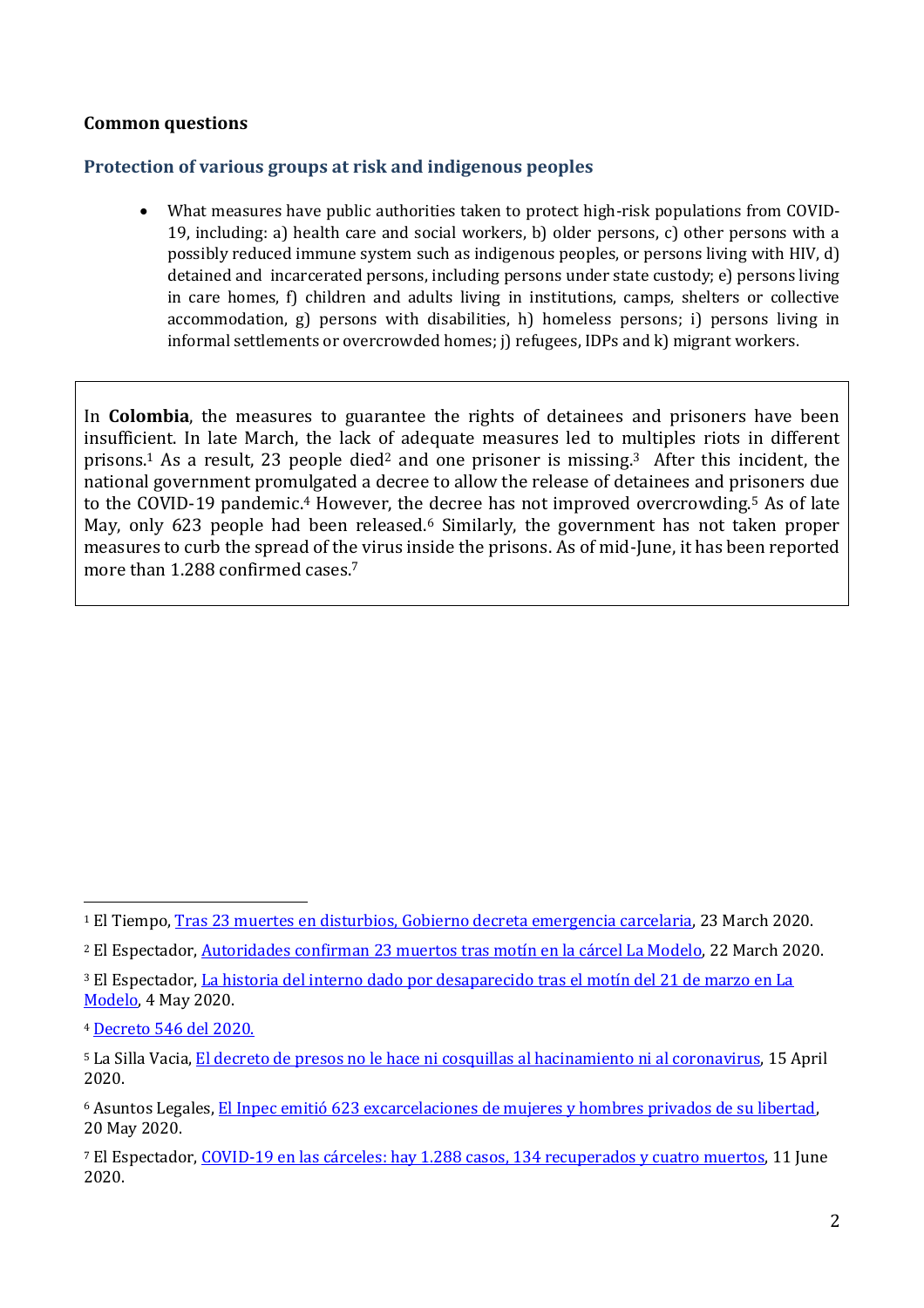## **Accountability and justice**

• Could you provide any account and statistics on the impact of the COVID-19 pandemic on the operation of the justice system, including law enforcement, the provision of legal assistance and the operation of courts? Which activities were temporarily suspended?

#### **General Observations on COVID-19 and Courts**

Guidance on the Courts and COVID-19 (7 April 2020). As courts of law around the world are moving rapidly and dramatically to limit and reduce their operations in the face of the COVID-19 pandemic, the ICJ has published guidance from a human rights and rule-of-law perspective. [https://www.icj.org/wp-content/uploads/2020/05/Universal-ICJ-courts-covid-Advocacy-](https://www.icj.org/wp-content/uploads/2020/05/Universal-ICJ-courts-covid-Advocacy-Analysis-brief-2020-ENG.pdf)[Analysis-brief-2020-ENG.pdf](https://www.icj.org/wp-content/uploads/2020/05/Universal-ICJ-courts-covid-Advocacy-Analysis-brief-2020-ENG.pdf)

Among the topics addressed in the Guidance are:

- The special role of courts in international human rights law, including in situations of emergency, in relation to the right to fair trial by an independent and impartial court, the right to judicial control of deprivation of liberty, and the right to an effective remedy.
- Public access to and publicity of court proceedings.
- In suspending "non-urgent" cases, ensuring that human rights violations and abuses involving irreparable harm are considered "urgent", and ensuring proper consideration of gender perspective, and the particular situation of children, older persons, persons with disabilities, persons deprived of liberty, and other particular groups in that regard.
- Situations where substitution of video-conferencing or similar modalities of hearings, in place of physical presence, is and is not permissible, and necessary human rights considerations when video-conferencing is used.
- Dealing with consequences of mass postponements of hearings.
- The need to take the fundamental role of the judiciary for human rights and the rule of law into account in relation to relevant risk assessments.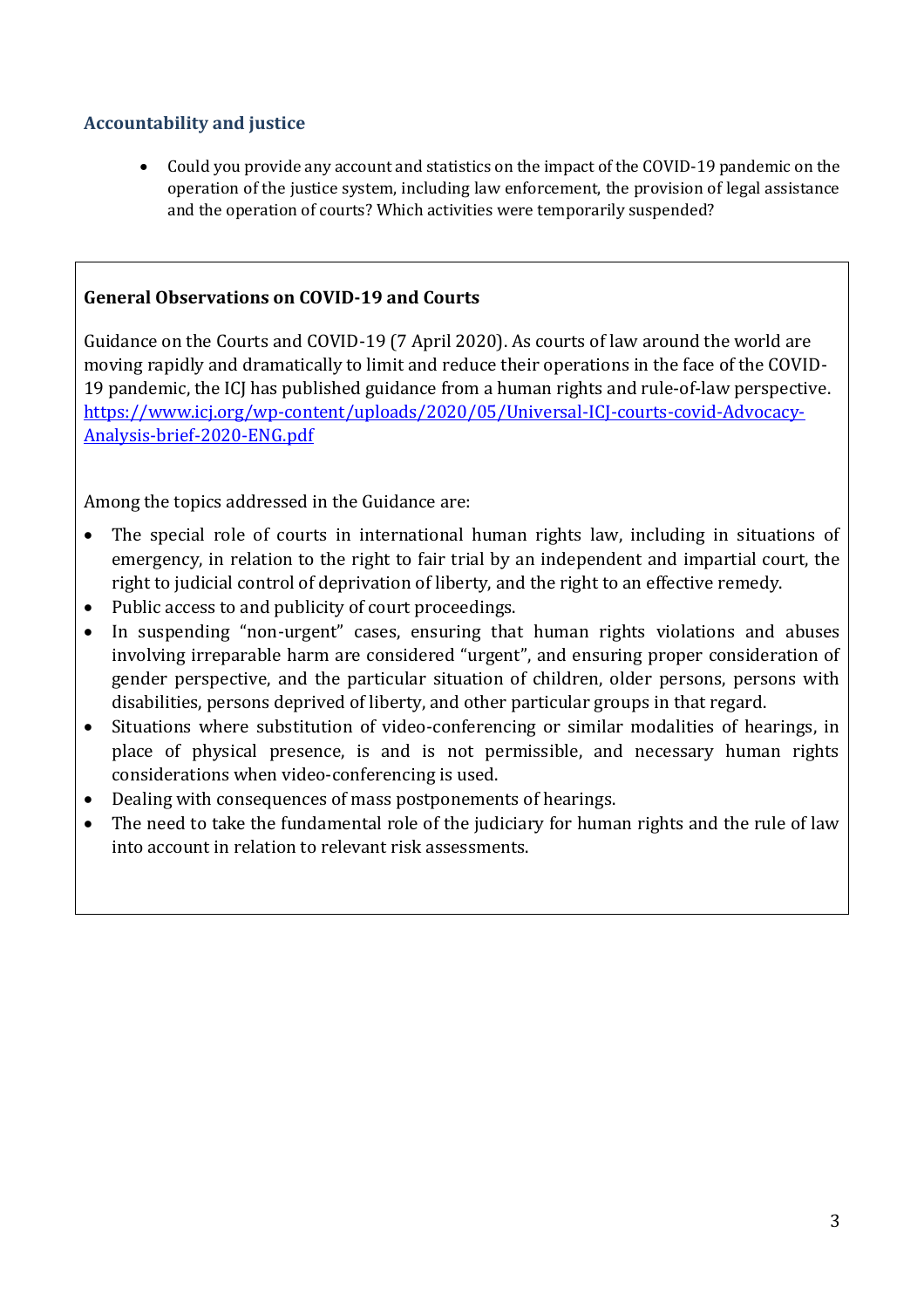In **Colombia**, on the 12th of March, the Ministry of Health and Social Protection declared a health emergency and ordered several preventive measures; the emergency has been extended until August 30.<sup>8</sup> On March 17th, the Colombian President declared a state of economic, social and ecological emergency under article 215 of the Constitution;<sup>9</sup> and on May 6, a new state of emergency was declared for 30 days.<sup>10</sup>

Under the state of emergency, the government adopted several measures using exceptional powers; many of the law-decrees promulgated within this emergency have been reviewed by the Constitutional Court (others are under current judicial review), $11$  and others decrees are under review of the Conseil d'Etait (Consejo de Estado) and Administrative Tribunals. Also, the government adopted measures with ordinary powers, some of them restricting rights, such as the compulsory preventive isolation.<sup>12</sup>

During the last three months, the Colombian judiciary adopted specific measures to protect the health of judges, courts' personnel and persons appearing before the courts. The Judicial Council postponed proceedings, allowed remote work, and established the providing of access to justice to protect fundamental rights (tutela and habeas corpus mechanisms by internet), and some services in criminal matters (e.g. hearings where the person was deprived of liberty).<sup>13</sup> The

<sup>8</sup> See Resolución 385 de 2020. Available here:

<sup>9</sup> See Decreto 417 de 2020. Available here:

[https://coronaviruscolombia.gov.co/Covid19/docs/decretos/presidencia/51\\_Presidencia\\_Decreto\\_417](https://coronaviruscolombia.gov.co/Covid19/docs/decretos/presidencia/51_Presidencia_Decreto_417.pdf) [.pdf](https://coronaviruscolombia.gov.co/Covid19/docs/decretos/presidencia/51_Presidencia_Decreto_417.pdf)

<sup>10</sup> See Decreto 637 de 2020. Available here

[https://dapre.presidencia.gov.co/normativa/normativa/DECRETO%20637%20DEL%206%20DE%20](https://dapre.presidencia.gov.co/normativa/normativa/DECRETO%20637%20DEL%206%20DE%20MAYO%20DE%202020.pdf) [MAYO%20DE%202020.pdf](https://dapre.presidencia.gov.co/normativa/normativa/DECRETO%20637%20DEL%206%20DE%20MAYO%20DE%202020.pdf)

<sup>11</sup> See, the Constitutional Court press releases regarding their decisions here: [https://www.corteconstitucional.gov.co/noticia.php?La-declaratoria-de-estado-de-emergencia-en-](https://www.corteconstitucional.gov.co/noticia.php?La-declaratoria-de-estado-de-emergencia-en-Colombia-est%C3%A1-ajustada-a-la-Constituci%C3%B3n-8904)[Colombia-est%C3%A1-ajustada-a-la-Constituci%C3%B3n-8904;](https://www.corteconstitucional.gov.co/noticia.php?La-declaratoria-de-estado-de-emergencia-en-Colombia-est%C3%A1-ajustada-a-la-Constituci%C3%B3n-8904) <https://www.corteconstitucional.gov.co/contenido.php>

<sup>12</sup> About the compulsory preventive isolation, see: <https://coronaviruscolombia.gov.co/Covid19/acciones/acciones-de-aislamiento-preventivo.html>

<sup>13</sup> See: Consejo Superior de la Judicatura: i) Acuerdo PCSJA20-11517. Available here:

[http://actosadministrativos.ramajudicial.gov.co/GetFile.ashx?url=%7E%2FApp\\_Data%2FUpload%2FP](http://actosadministrativos.ramajudicial.gov.co/GetFile.ashx?url=%7E%2FApp_Data%2FUpload%2FPCSJA20-11517.pdf) [CSJA20-11517.pdf;](http://actosadministrativos.ramajudicial.gov.co/GetFile.ashx?url=%7E%2FApp_Data%2FUpload%2FPCSJA20-11517.pdf) ii) Circular PCSJC20-6. Available here:

[http://actosadministrativos.ramajudicial.gov.co/GetFile.ashx?url=%7E%2FApp\\_Data%2FUpload%2FP](http://actosadministrativos.ramajudicial.gov.co/GetFile.ashx?url=%7E%2FApp_Data%2FUpload%2FPCSJA20-11518.pdf) [CSJA20-11518.pdf;](http://actosadministrativos.ramajudicial.gov.co/GetFile.ashx?url=%7E%2FApp_Data%2FUpload%2FPCSJA20-11518.pdf) iv) Acuerdo PCSJA20-11519. Available here:

[https://www.minsalud.gov.co/sites/rid/Lists/BibliotecaDigital/RIDE/DE/DIJ/resolucion-385-de-](https://www.minsalud.gov.co/sites/rid/Lists/BibliotecaDigital/RIDE/DE/DIJ/resolucion-385-de-2020.pdf)[2020.pdf.](https://www.minsalud.gov.co/sites/rid/Lists/BibliotecaDigital/RIDE/DE/DIJ/resolucion-385-de-2020.pdf) Also, see[: https://id.presidencia.gov.co/Paginas/prensa/2020/Presidente-Duque](https://id.presidencia.gov.co/Paginas/prensa/2020/Presidente-Duque-ampliacion-Aislamiento-Preventivo-Obligatorio-31-mayo-extension-Emergencia-Sanitaria-31-de-agosto-200519.aspx)[ampliacion-Aislamiento-Preventivo-Obligatorio-31-mayo-extension-Emergencia-Sanitaria-31-de](https://id.presidencia.gov.co/Paginas/prensa/2020/Presidente-Duque-ampliacion-Aislamiento-Preventivo-Obligatorio-31-mayo-extension-Emergencia-Sanitaria-31-de-agosto-200519.aspx)[agosto-200519.aspx](https://id.presidencia.gov.co/Paginas/prensa/2020/Presidente-Duque-ampliacion-Aislamiento-Preventivo-Obligatorio-31-mayo-extension-Emergencia-Sanitaria-31-de-agosto-200519.aspx)

[https://www.ramajudicial.gov.co/documents/10228/3385454/Circular+CSdJ+medidas+Covid19.pdf/](https://www.ramajudicial.gov.co/documents/10228/3385454/Circular+CSdJ+medidas+Covid19.pdf/55ad63a4-fde5-4e35-afb5-6bc992d98886) [55ad63a4-fde5-4e35-afb5-6bc992d98886;](https://www.ramajudicial.gov.co/documents/10228/3385454/Circular+CSdJ+medidas+Covid19.pdf/55ad63a4-fde5-4e35-afb5-6bc992d98886) iii) Acuerdo PCSJA20-11518. Available here:

[http://actosadministrativos.ramajudicial.gov.co/GetFile.ashx?url=%7E%2FApp\\_Data%2FUpload%2FP](http://actosadministrativos.ramajudicial.gov.co/GetFile.ashx?url=%7E%2FApp_Data%2FUpload%2FPCSJA20-11519.pdf) [CSJA20-11519.pdf;](http://actosadministrativos.ramajudicial.gov.co/GetFile.ashx?url=%7E%2FApp_Data%2FUpload%2FPCSJA20-11519.pdf) v) Acuerdo PCSJA20-11521. Available here:

[http://actosadministrativos.ramajudicial.gov.co/GetFile.ashx?url=%7E%2FApp\\_Data%2FUpload%2FP](http://actosadministrativos.ramajudicial.gov.co/GetFile.ashx?url=%7E%2FApp_Data%2FUpload%2FPCSJA20-11521.pdf) [CSJA20-11521.pdf;](http://actosadministrativos.ramajudicial.gov.co/GetFile.ashx?url=%7E%2FApp_Data%2FUpload%2FPCSJA20-11521.pdf) vi) Acuerdo PCSJA20-11526. Available here: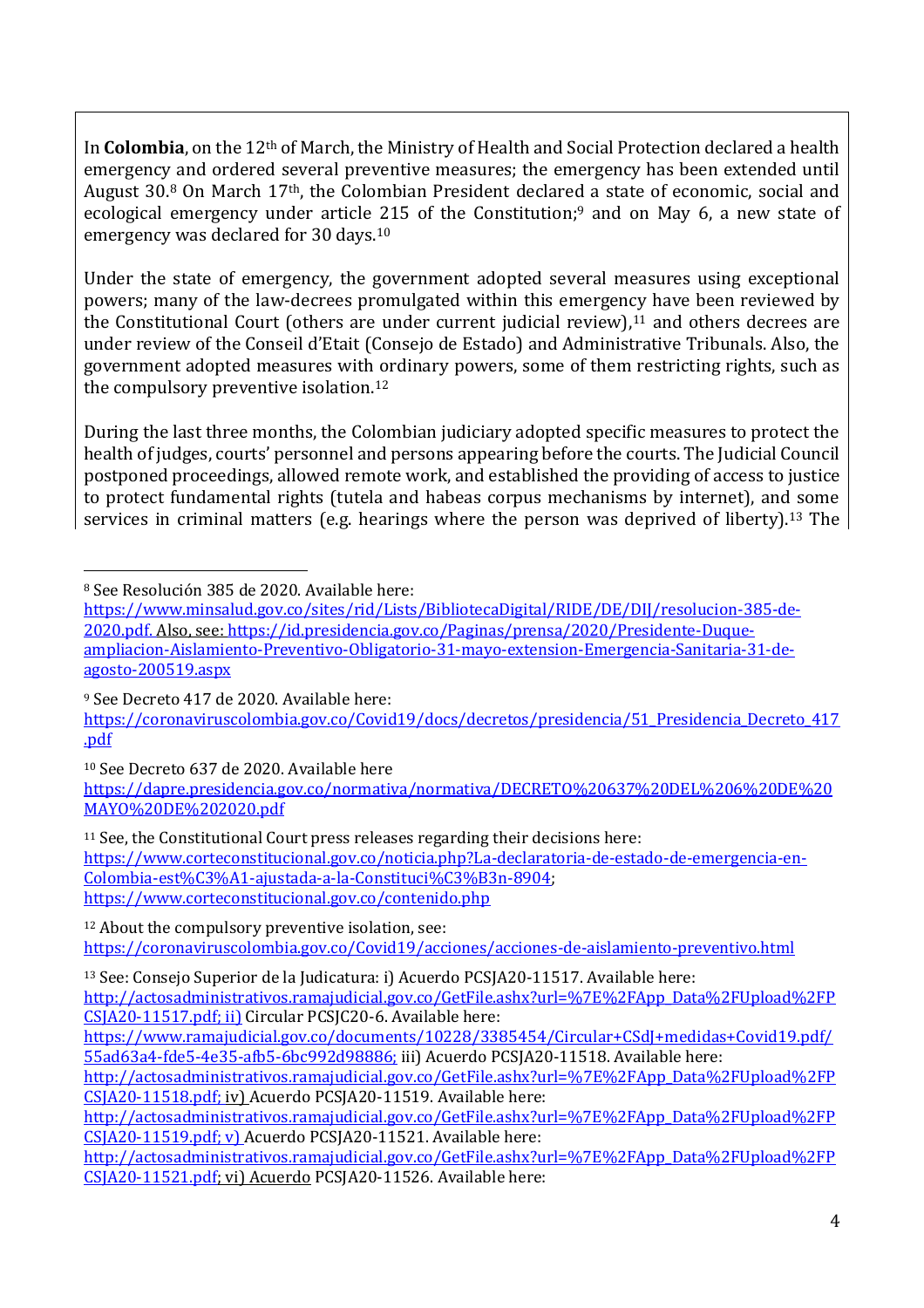Council reviewed these measures during this period and expanded the matters in which the judiciary was to provide access to justice (e.g some administrative, civil, family and labour matters). Also, the Constitutional Court<sup>14</sup> and the Special Jurisdiction for Peace<sup>15</sup> defined their measures.

In early June, the Judicial Council divulgated a plan to "normalize" the justice service after the 1st of July.<sup>16</sup> Specific measures that will be in place after this date are to: i) continue to work remotely unless the services must be provided in-person; ii) maintain a maximum of 20% of the personnel in each court; iii) establish shifts for the personnel going to courts and for customer services; iv) provide biosecurity safeguards; and, v) prefer the use of virtual mechanisms, among others.

There are, at least, four main concerns that arose during this time. First, there has been a reduced spectrum of access to justice that especially affects persons under vulnerable conditions. Second, as there is a digital gap<sup>17</sup> in the country, the preference for virtual mechanisms also increases inequity in access to justice. Third, there is a need to secure that due process guarantees are in place in hearings held by videoconferences and that videoconference hearings are only held for those cases where the physical presence of the person is not essential to the fairness of the proceeding, prevention of ill-treatment of persons deprived of liberty, or on other human rights grounds. Fourth, there has been a lack of comprehensive and specific information about the functioning of the judiciary in all jurisdictions within the country, especially information that is clear and accessible to all people.

[http://actosadministrativos.ramajudicial.gov.co/GetFile.ashx?url=%7E%2FApp\\_Data%2FUpload%2FP](http://actosadministrativos.ramajudicial.gov.co/GetFile.ashx?url=%7E%2FApp_Data%2FUpload%2FPCSJA20-11526.pdf) [CSJA20-11526.pdf;](http://actosadministrativos.ramajudicial.gov.co/GetFile.ashx?url=%7E%2FApp_Data%2FUpload%2FPCSJA20-11526.pdf) vii) Acuerdo PCSJA20-11532.

[http://actosadministrativos.ramajudicial.gov.co/GetFile.ashx?url=~/App\\_Data/Upload/PCSJA20-](http://actosadministrativos.ramajudicial.gov.co/GetFile.ashx?url=~/App_Data/Upload/PCSJA20-11532.pdf) [11532.pdf.](http://actosadministrativos.ramajudicial.gov.co/GetFile.ashx?url=~/App_Data/Upload/PCSJA20-11532.pdf) 

<sup>14</sup> See: Corte Constitucional: [https://www.corteconstitucional.gov.co/noticia.php?Por-urgencia-de](https://www.corteconstitucional.gov.co/noticia.php?Por-urgencia-de-adoptar-decisiones-para-la-protecci%C3%B3n-de-derechos-fundamentales,-la-Corte-Constitucional-levantar%C3%A1-t%C3%A9rminos-judiciales-suspendidos-8889)[adoptar-decisiones-para-la-protecci%C3%B3n-de-derechos-fundamentales,-la-Corte-Constitucional](https://www.corteconstitucional.gov.co/noticia.php?Por-urgencia-de-adoptar-decisiones-para-la-protecci%C3%B3n-de-derechos-fundamentales,-la-Corte-Constitucional-levantar%C3%A1-t%C3%A9rminos-judiciales-suspendidos-8889)[levantar%C3%A1-t%C3%A9rminos-judiciales-suspendidos-8889;](https://www.corteconstitucional.gov.co/noticia.php?Por-urgencia-de-adoptar-decisiones-para-la-protecci%C3%B3n-de-derechos-fundamentales,-la-Corte-Constitucional-levantar%C3%A1-t%C3%A9rminos-judiciales-suspendidos-8889) <https://www.youtube.com/watch?v=R6QXVQr86H0&feature=youtu.be>

<sup>15</sup> See: Jurisdicción Especial para la Paz: i) Acuerdo AOG No. 008 de 2020. Available here: [https://www.jep.gov.co/organosgobierno/Acuerdo%20AOG%20No%20008%20de%202020.pdf;](https://www.jep.gov.co/organosgobierno/Acuerdo%20AOG%20No%20008%20de%202020.pdf) ii) Acuerdo AOG No. 009 de 2020. Available here:

[https://www.jep.gov.co/organosgobierno/Acuerdo%20AOG%20No%20009%20de%202020.pdf;](https://www.jep.gov.co/organosgobierno/Acuerdo%20AOG%20No%20009%20de%202020.pdf) iii) Acuerdo AOG No. 014 de 2020. Available here:

[https://www.jep.gov.co/organosgobierno/Acuerdo%20AOG%20No%20014%20de%202020.pdf;](https://www.jep.gov.co/organosgobierno/Acuerdo%20AOG%20No%20014%20de%202020.pdf) iv) Circular 022 de 2020. Available here: [https://www.jep.gov.co/coronavirus/Circular%20022.pdf;](https://www.jep.gov.co/coronavirus/Circular%20022.pdf) y) Circular 026 de 2020. Available here:<https://www.jep.gov.co/coronavirus/Circular%20026.pdf>

<sup>16</sup> See Consejo Superior de la Judicatura, Acuerdo PCSJA20-11567. Available here: [http://actosadministrativos.ramajudicial.gov.co/GetFile.ashx?url=%7e%2fApp\\_Data%2fUpload%2fPCS](http://actosadministrativos.ramajudicial.gov.co/GetFile.ashx?url=%7e%2fApp_Data%2fUpload%2fPCSJA20-11567.pdf) [JA20-11567.pdf](http://actosadministrativos.ramajudicial.gov.co/GetFile.ashx?url=%7e%2fApp_Data%2fUpload%2fPCSJA20-11567.pdf)

<sup>17</sup> See data regarding the use of technology, especially internet, in Colombia here: [https://www.dane.gov.co/files/investigaciones/boletines/tic/bol\\_tic\\_hogares\\_departamental\\_2018.pdf](https://www.dane.gov.co/files/investigaciones/boletines/tic/bol_tic_hogares_departamental_2018.pdf)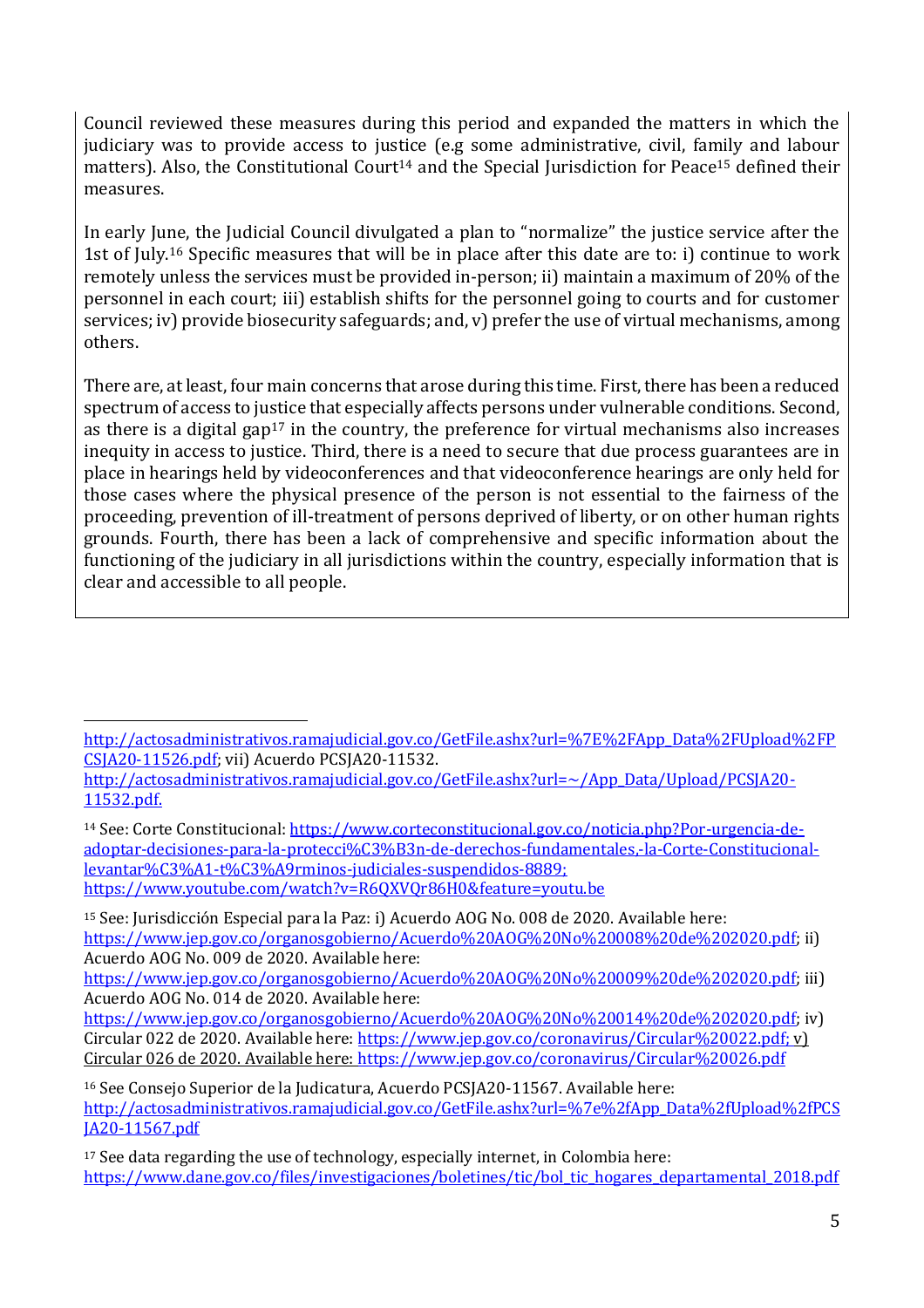#### **See also**:

ICJ briefing paper on the impact of anti-COVID-19 pandemic measures on access to justice in **CIS countries** (12 June 2020), outlining measures affecting the court system and access to justice which have been introduced in response to COVID-19 in Azerbaijan, Kazakhstan, Kyrgyzstan, Russia, Ukraine and Uzbekistan. [https://www.icj.org/wp-content/uploads/2020/06/CIS-](https://www.icj.org/wp-content/uploads/2020/06/CIS-Justice-and-coronavirus-Advocacy-Analysis-brief-ENG-2020.pdf)[Justice-and-coronavirus-Advocacy-Analysis-brief-ENG-2020.pdf](https://www.icj.org/wp-content/uploads/2020/06/CIS-Justice-and-coronavirus-Advocacy-Analysis-brief-ENG-2020.pdf)

Rights of judicial proceedings' participants must be protected in **Tunisia** following COVID-19 lockdown (8 June 2020). [https://www.icj.org/wp-content/uploads/2020/06/Tunisia-judicial](https://www.icj.org/wp-content/uploads/2020/06/Tunisia-judicial-proceedings-pandemic-Advocacy-briefing-paper-2020-ENG.pdf)[proceedings-pandemic-Advocacy-briefing-paper-2020-ENG.pdf](https://www.icj.org/wp-content/uploads/2020/06/Tunisia-judicial-proceedings-pandemic-Advocacy-briefing-paper-2020-ENG.pdf)

• What has been the impact of this situation on women's access to justice? Are courts open and providing protection and decisions in cases of domestic violence, and are protection orders accessible?

See COVID-19: ICJ calls on **African States** to protect women from escalating sexual and gender based violence (June 17, 2020). While reports suggest a decrease in crime during lockdown due to restricted movement, violence against women, including gender-based violence (GBV), continues unabated, and has likely worsened throughout Africa, replicating global trends in this regard.

[https://www.icj.org/covid-19-icj-calls-on-african-states-to-protect-women-from-escalating-sexual](https://www.icj.org/covid-19-icj-calls-on-african-states-to-protect-women-from-escalating-sexual-and-gender-based-violence/)[and-gender-based-violence/](https://www.icj.org/covid-19-icj-calls-on-african-states-to-protect-women-from-escalating-sexual-and-gender-based-violence/)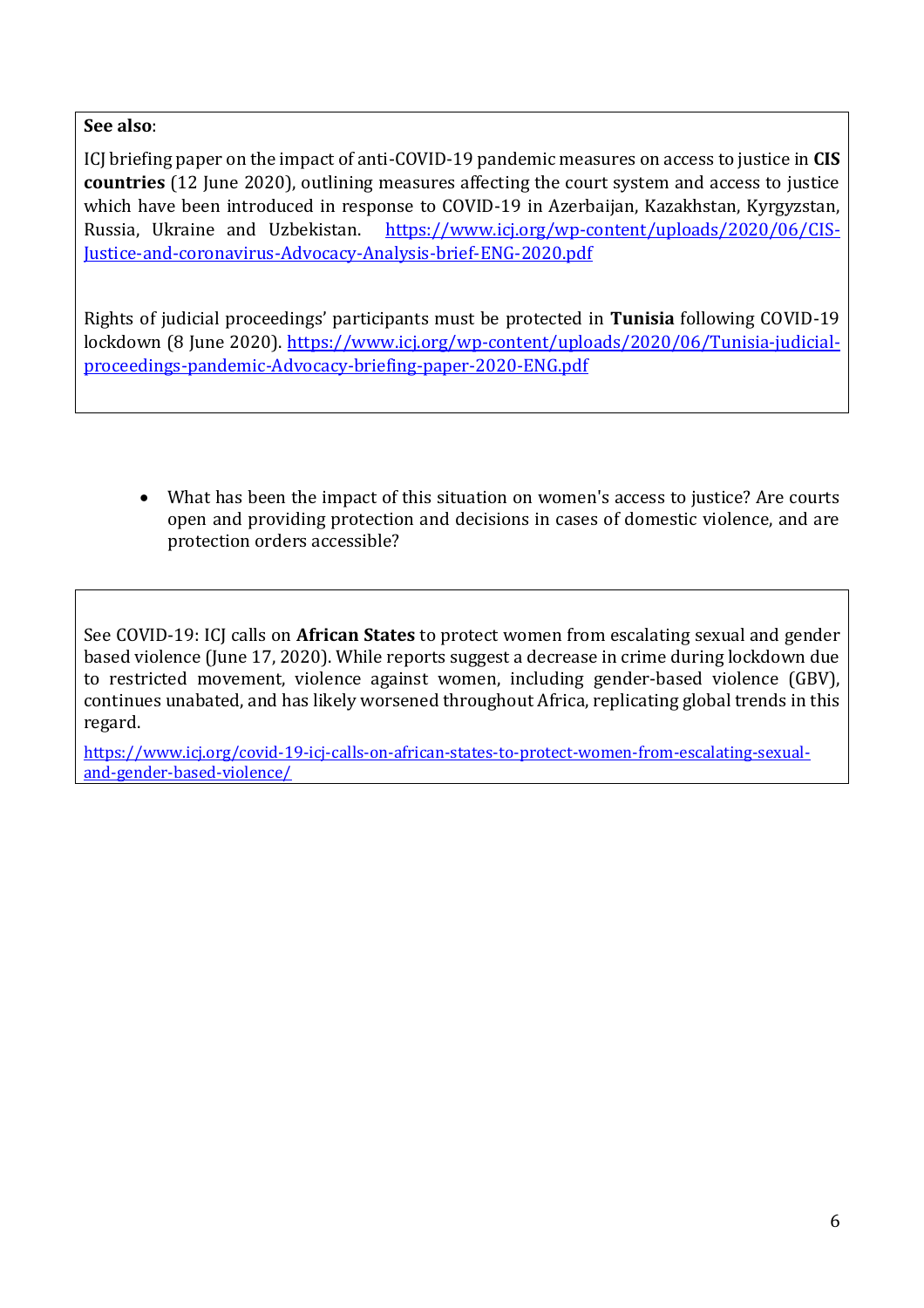## **Questions by the Special Rapporteur on extreme poverty and human rights**

1. … Do the economic recovery plans adopted include measures towards making progress towards establishment or strengthening of a national social protection floor?

The ILO indicates that 89.7% of countries have adopted some social protection measures in response to COVID-19,<sup>18</sup> of which 28.8% were in the form of a "special allowance/grant".19 Many such measures to do not comply with the requirements of the right to social security.<sup>20</sup>

**South Africa** has not established a social protection floor despite the urging of the UN Committee on ESCR in its concluding observations to South Africa.<sup>21</sup> No grant is available for persons between 18-59 years old falling outside of the protection of existing schemes such as for older persons, persons with disabilities and children.<sup>22</sup> A new COVID-19 social grant of R350 (\$18.44 USD) per month for unemployed not benefitting from other social grants has been implemented. This is less than a third of the R1227 (\$64.65) that government itself estimates individuals require to be lifted out of poverty.<sup>23</sup> A broad based civil society coalition has called for an increase in this amount and implementation of a basic income grant consistently with CESCR's recommendations.<sup>24</sup>

In addition, asylum seekers and special permit holders are explicitly excluded from accessing this grant in violation of their domestic and international human rights.<sup>25</sup> As Human Rights Watch has noted the provision of this assistance is crucial to ensuring non-citizens in South Africa can have access to adequate food.<sup>26</sup> The Scalabrini Centre successfully approached the

<sup>21</sup> Committee on Economic, Social and Cultural Rights, Concluding Observations on South Africa, UN Doc[. https://tbinternet.ohchr.org/\\_layouts/15/treatybodyexternal/Download.aspx?s](https://tbinternet.ohchr.org/_layouts/15/treatybodyexternal/Download.aspx?s%20ymbolno=E/C.12/ZAF/CO/1&Lang=En)  [ymbolno=E/C.12/ZAF/CO/1&Lang=En](https://tbinternet.ohchr.org/_layouts/15/treatybodyexternal/Download.aspx?s%20ymbolno=E/C.12/ZAF/CO/1&Lang=En) (29 November 2018), para 48(d).

<sup>22</sup> Id, para 48(c).

<sup>18</sup> ILO, "Social Protection Responses to COVID-19 Crisis Around the World": [https://www.social](https://www.social-protection.org/gimi/ShowWiki.action?id=3417)[protection.org/gimi/ShowWiki.action?id=3417.](https://www.social-protection.org/gimi/ShowWiki.action?id=3417)

<sup>&</sup>lt;sup>19</sup> Id. ILO "Social Protection Spotlight" (May 2020): [https://www.ilo.org/wcmsp5/groups/public/--](https://www.ilo.org/wcmsp5/groups/public/---ed_protect/---soc_sec/documents/publication/wcms_744612.pdf) [ed\\_protect/---soc\\_sec/documents/publication/wcms\\_744612.pdf.](https://www.ilo.org/wcmsp5/groups/public/---ed_protect/---soc_sec/documents/publication/wcms_744612.pdf)

<sup>20</sup> D Sivaprakasam & D Kurolova "The Right to Social Security: Navigating the Narrow Passage Between Virus Suppression and Economy Resuscitation" (12 May 2020): [https://opiniojuris.org/2020/05/12/the-right-to-social-security-navigating-the-narrow-passage](https://opiniojuris.org/2020/05/12/the-right-to-social-security-navigating-the-narrow-passage-between-virus-suppression-and-economy-resuscitation/)[between-virus-suppression-and-economy-resuscitation/.](https://opiniojuris.org/2020/05/12/the-right-to-social-security-navigating-the-narrow-passage-between-virus-suppression-and-economy-resuscitation/)

<sup>&</sup>lt;sup>23</sup> "Statement by President Cyril Ramaphosa on further economic and social measures in response to the COVID-19 epidemic" (21 April 2020): [http://www.thepresidency.gov.za/press](http://www.thepresidency.gov.za/press-statements/president-outline-expanded-covid-19-economic-and-social-relief)[statements/president-outline-expanded-covid-19-economic-and-social-relief.](http://www.thepresidency.gov.za/press-statements/president-outline-expanded-covid-19-economic-and-social-relief)

<sup>24</sup> "Coalition Statement: Guaranteed Income Security For All" (11 June 2020): [https://c19peoplescoalition.org.za/coalition-statement-guaranteed-income-security-for-all/.](https://c19peoplescoalition.org.za/coalition-statement-guaranteed-income-security-for-all/)

<sup>25</sup> "Social grants - Coronavirus COVID-19": [https://www.gov.za/coronavirus/socialgrants;](https://www.gov.za/coronavirus/socialgrants) GNR 517 (9 May 2020): [https://www.gov.za/sites/default/files/gcis\\_document/202005/43300rg11107gon517.pdf.](https://www.gov.za/sites/default/files/gcis_document/202005/43300rg11107gon517.pdf)

<sup>26</sup> "South Africa: End Bias in Covid-19 Food Aid" (20 May 2020) <https://www.hrw.org/news/2020/05/20/south-africa-end-bias-covid-19-food-aid>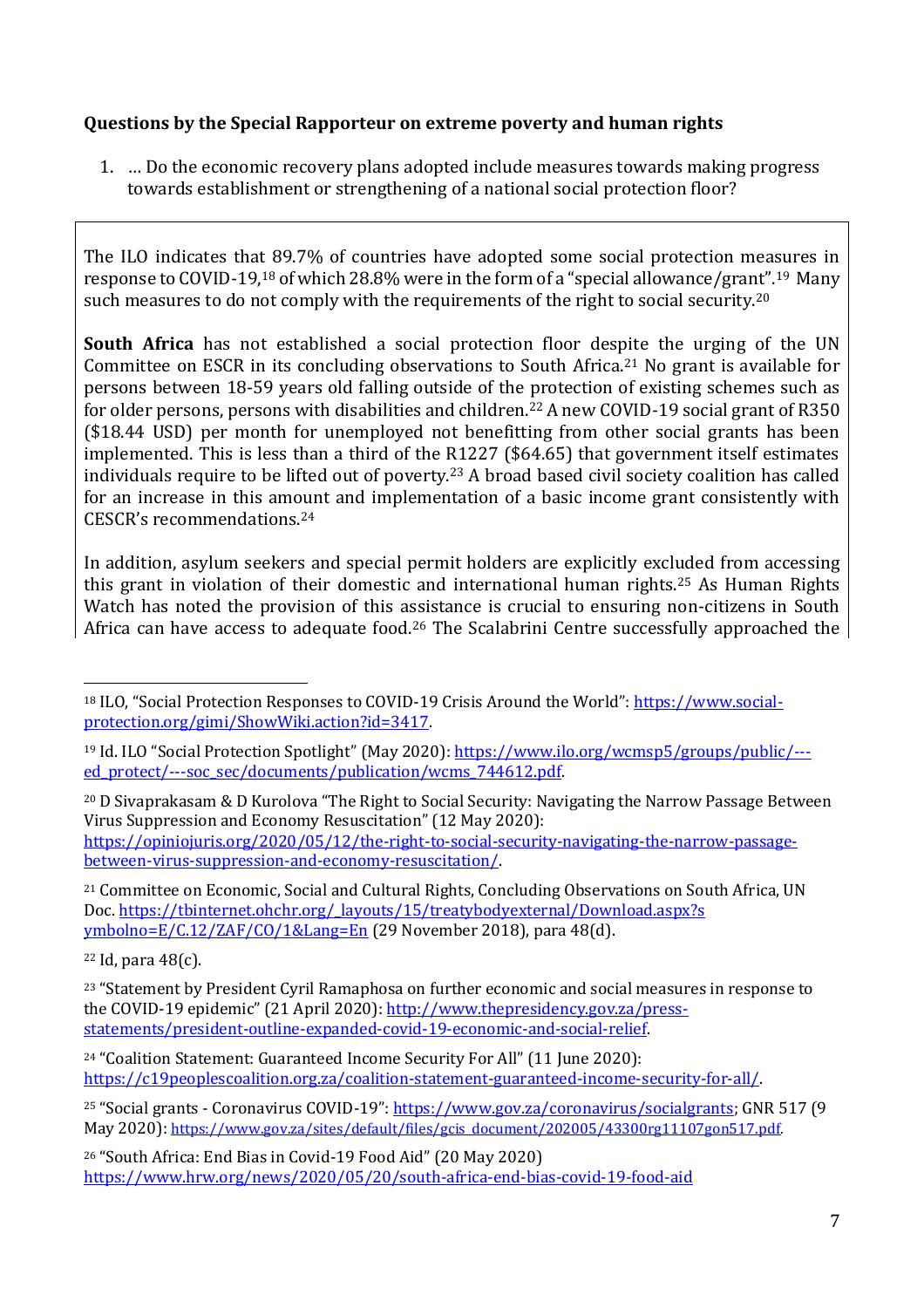High Court to have the discriminatory regulation upon which this exclusion is based declared as unlawful and in violation of the rights to social assistance, equality and dignity.<sup>27</sup>

In **Thailand** the government announced an increase in unemployment benefits in both amount and duration which could benefit 13.3 million formal workers if they are made redundant.<sup>28</sup> The Social Security Fund has been criticized for being too slow to pay to make payments.<sup>29</sup> Some relief measures have also been provided informal workers.30 However, as UNAIDS has reported, most citizen and non-citizen sex workers, whose livelihoods have been significantly compromised during COVID-19 "are not eligible for the social protection measures" or for protection provided to informal workers. <sup>31</sup>. A rapid response survey indicated that as many as three quarters of sex workers surveyed "could not make enough money to cover daily expenses and 66% could no longer cover the cost of housing".<sup>32</sup>

In **India**, <sup>33</sup> the government has introduced various relief packages.<sup>34</sup> It has provided direct cash transfers to women in poor households, construction workers, widows, elderly, people living with disabilities and farmers.<sup>35</sup> The scheme is inadequate because it is likely less than half of what is required to combat effects of COVID-19.<sup>36</sup> The cash transfers for women of Rs. 500 per

30International Monetary Fund "Thailand": [https://www.imf.org/en/Topics/imf-and-covid19/Policy-](https://www.imf.org/en/Topics/imf-and-covid19/Policy-Responses-to-COVID-19#T)[Responses-to-COVID-19#T.](https://www.imf.org/en/Topics/imf-and-covid19/Policy-Responses-to-COVID-19#T)

<sup>31</sup> "Supporting sex workers during the COVID-19 pandemic in Thailand" (7 May 2020): https://www.unaids.org/en/20200507 Thai sex workers.

<sup>32</sup> "Thai Community Organization Steps In" (1 June 2020): [https://www.unaids.org/en/resources/presscentre/featurestories/2020/june/20200601\\_thailand.](https://www.unaids.org/en/resources/presscentre/featurestories/2020/june/20200601_thailand)

33 For more information see: International Commission of Jurists "India on the Brink of Hunger Crisis during COVID-19 Pandemic" (27 April 2020): [https://www.icj.org/wp](https://www.icj.org/wp-content/uploads/2020/04/India-Right-to-Food-COVID19-Briefing-Paper-2020-ENG.pdf)[content/uploads/2020/04/India-Right-to-Food-COVID19-Briefing-Paper-2020-ENG.pdf.](https://www.icj.org/wp-content/uploads/2020/04/India-Right-to-Food-COVID19-Briefing-Paper-2020-ENG.pdf)

<sup>34</sup> "Finance Minister announces Rs 1.70 Lakh Crore relief package under Pradhan Mantri Garib Kalyan Yojana for the poor to help them fight the battle against Corona Virus, Ministry of Finance" (26 March 2020):<https://pib.gov.in/PressReleaseIframePage.aspx?PRID=1608345>; "Finance Minister announces short term and long-term measures for supporting the poor, including migrants, farmers, tiny businesses and street vendors" (14 May 2020): <https://pib.gov.in/PressReleasePage.aspx?PRID=1623862>.

<sup>27</sup> "Victory In Covid-19 Social Relief Grant Court Case" (19 June 2020):

[https://scalabrini.org.za/news/victory-in-covid19-social-relief-grant-court-case/.](https://scalabrini.org.za/news/victory-in-covid19-social-relief-grant-court-case/)

<sup>28</sup>ILO "Social Protection Spotlight" (May 2020): [https://www.ilo.org/wcmsp5/groups/public/--](https://www.ilo.org/wcmsp5/groups/public/---ed_protect/---soc_sec/documents/publication/wcms_744612.pdf) [ed\\_protect/---soc\\_sec/documents/publication/wcms\\_744612.pdf,](https://www.ilo.org/wcmsp5/groups/public/---ed_protect/---soc_sec/documents/publication/wcms_744612.pdf) p 9.

<sup>29</sup>"Social Security Fund assures its stability" (4 May 2020): <https://www.bangkokpost.com/thailand/general/1912500/social-security-fund-assures-its-stability>

<sup>35</sup> "Finance Minister announces Rs 1.70 Lakh Crore relief package under Pradhan Mantri Garib Kalyan Yojana for the poor to help them fight the battle against Corona Virus, Ministry of Finance" (26 March 2020): [https://pib.gov.in/PressReleaseIframePage.aspx?PRID=1608345.](https://pib.gov.in/PressReleaseIframePage.aspx?PRID=1608345)

<sup>36</sup> "Concerned citizens' response to the COVID 19 relief package announced by the finance minister" (27 March 2020): [https://caravanmagazine.in/noticeboard/citizens-response-to-covid-relief-package](https://caravanmagazine.in/noticeboard/citizens-response-to-covid-relief-package-nirmala-sitharaman)[nirmala-sitharaman;](https://caravanmagazine.in/noticeboard/citizens-response-to-covid-relief-package-nirmala-sitharaman) Y Aiyar, "Cash Transfers: There is a way out" (25 May 2020): [https://www.hindustantimes.com/columns/cash-transfers-there-is-a-way-out/story-](https://www.hindustantimes.com/columns/cash-transfers-there-is-a-way-out/story-CnxM5WobJL3vEbuikx34IJ.html)[CnxM5WobJL3vEbuikx34IJ.html.](https://www.hindustantimes.com/columns/cash-transfers-there-is-a-way-out/story-CnxM5WobJL3vEbuikx34IJ.html)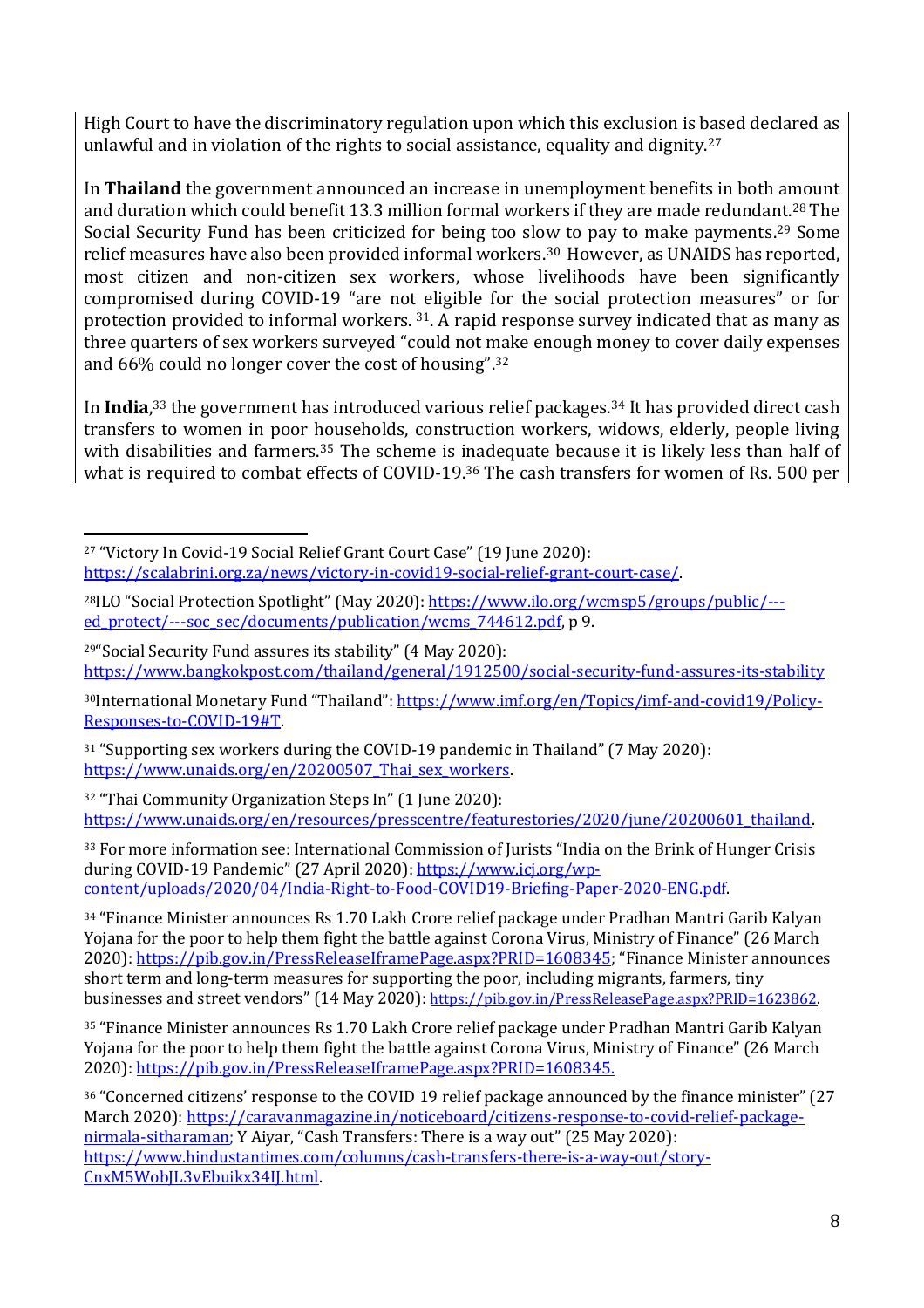month (6.56 USD) for three months are inadequate<sup>37</sup> in amount and coverage (e.g. "more than half of poor women" are excluded). 38

<sup>37</sup> Id.

<sup>&</sup>lt;sup>38</sup> R Pande et al, "A Majority of India's Poor Women May Miss COVID-19 PMJDY Cash Transfers" (17 April 2020): [https://egc.yale.edu/sites/default/files/COVID%20Brief.pdf.](https://egc.yale.edu/sites/default/files/COVID%20Brief.pdf)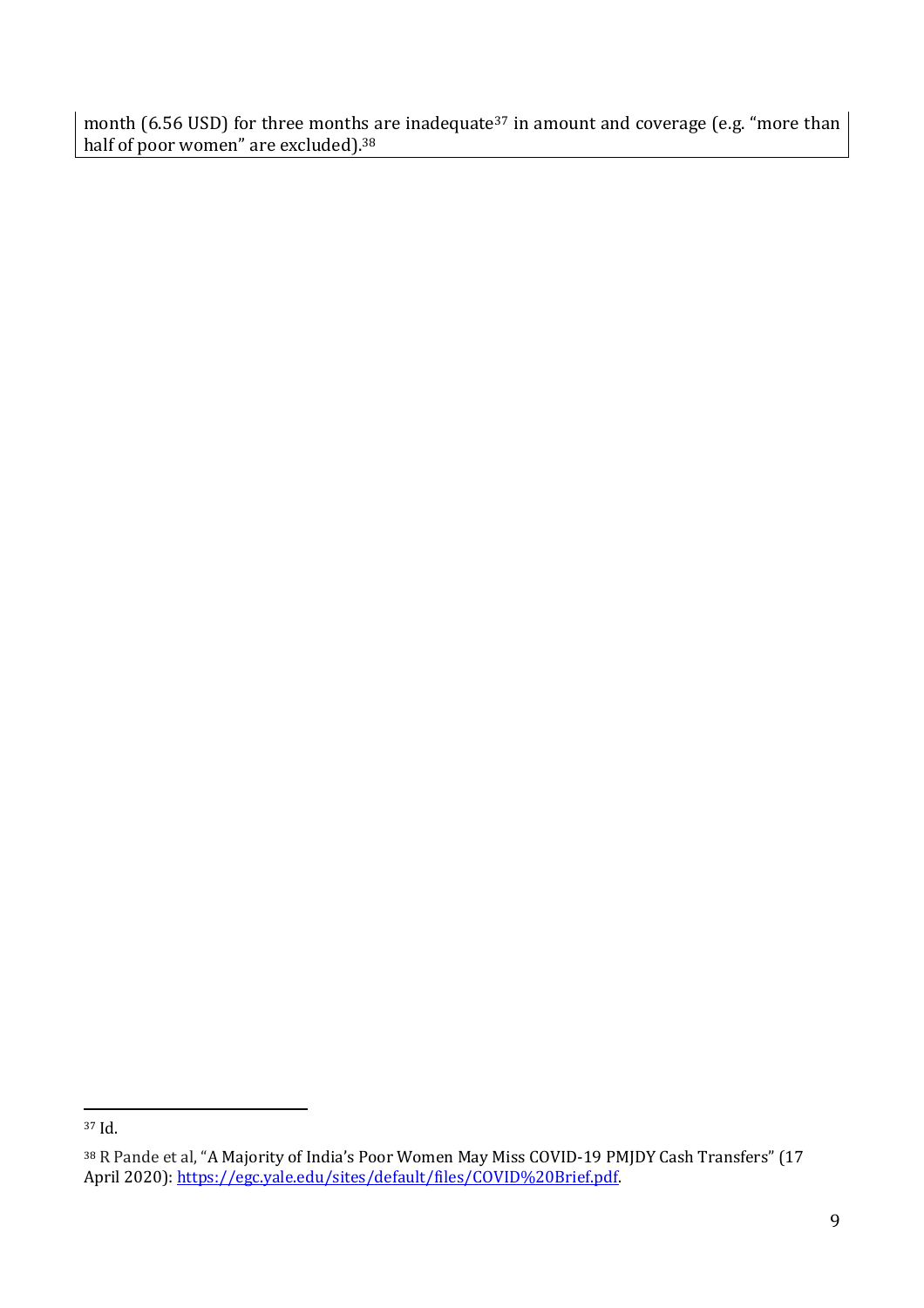## **Questions by the Special Rapporteur on the right to food**

1. To what extent, and how, were international and domestic food supply chains disrupted during the pandemic? What were the measures taken by national, federal, provincial or local governments? Did authorities close particular local markets or impose export restrictions on certain goods? What was the reasoning for the actions taken by the respective authorities?

In **India**, <sup>39</sup> the government issued several circulars identifying food as an essential good and allowing transport of agriculture and food supply.<sup>40</sup> Shops trading in food and groceries, including ration shops under the public distribution system, were allowed to remain open. Nevertheless, significant bottlenecks have been experienced in the transportation of food which has led to disruptions in the domestic food supply chain.<sup>41</sup> This has contributed to a proliferation of hunger and starvation despite the fact that in 2020, the Government held three times the buffer stock of food than it required.<sup>42</sup> One source records 167 deaths as a result of "starvation and financial distress".<sup>43</sup>

Structural flaws preventing access to food for people living in poverty, including lack of ration cards and lack of inter-state portability of ration cards, persist.<sup>44</sup> This is a particular problem given the large number of internal migrant workers that have needed to move between states as a result of COVID-19. Government has introduced a scheme for the portability of ration cards by March 2021.<sup>45</sup>

<sup>41</sup> T Reardon et al, "COVID-19's Disruption of India's Transformed Food Supply Chains" (2 May 2020): [https://www.epw.in/journal/2020/18/commentary/covid-19s-disruption-indias-transformed](https://www.epw.in/journal/2020/18/commentary/covid-19s-disruption-indias-transformed-food.html)[food.html.](https://www.epw.in/journal/2020/18/commentary/covid-19s-disruption-indias-transformed-food.html) 

<sup>39</sup> For more information see: ICJ "India on the Brink of Hunger Crisis during COVID-19 Pandemic" (27 April 2020): [https://www.icj.org/wp-content/uploads/2020/04/India-Right-to-Food-COVID19-](https://www.icj.org/wp-content/uploads/2020/04/India-Right-to-Food-COVID19-Briefing-Paper-2020-ENG.pdf) [Briefing-Paper-2020-ENG.pdf.](https://www.icj.org/wp-content/uploads/2020/04/India-Right-to-Food-COVID19-Briefing-Paper-2020-ENG.pdf)

<sup>40</sup> Order No. 40-3/2020-DM-I(A) (25 March, 2020):

[https://www.mha.gov.in/sites/default/files/MHA%20order%20with%20addendum%20to%20Guideli](https://www.mha.gov.in/sites/default/files/MHA%20order%20with%20addendum%20to%20Guidelines%20Dated%2024.3.2020_0.pdf) [nes%20Dated%2024.3.2020\\_0.pdf;](https://www.mha.gov.in/sites/default/files/MHA%20order%20with%20addendum%20to%20Guidelines%20Dated%2024.3.2020_0.pdf) Order No. 40-3/2020-DM-I(A) (27 March, 2020): [https://www.mha.gov.in/sites/default/files/PR\\_SecondAddendum\\_27032020\\_0.pdf.](https://www.mha.gov.in/sites/default/files/PR_SecondAddendum_27032020_0.pdf)

<sup>42</sup> S Hussain, "COVID-19 Lockdown: How India Can Provide Food Grains to Stranded Migrant Labourers (18 April 2020)[: https://thewire.in/rights/covid-19-lockdown-india-food-grains-stranded-migrants.](https://thewire.in/rights/covid-19-lockdown-india-food-grains-stranded-migrants)

<sup>43 &</sup>quot;Non Virus Deaths" (11 June 2020): [https://thejeshgn.com/projects/covid19-india/non-virus](https://thejeshgn.com/projects/covid19-india/non-virus-deaths/)[deaths/.](https://thejeshgn.com/projects/covid19-india/non-virus-deaths/)

<sup>44</sup> ICJ "India on the Brink of Hunger Crisis during COVID-19 Pandemic" (27 April 2020): [https://www.icj.org/wp-content/uploads/2020/04/India-Right-to-Food-COVID19-Briefing-Paper-](https://www.icj.org/wp-content/uploads/2020/04/India-Right-to-Food-COVID19-Briefing-Paper-2020-ENG.pdf)[2020-ENG.pdf.](https://www.icj.org/wp-content/uploads/2020/04/India-Right-to-Food-COVID19-Briefing-Paper-2020-ENG.pdf)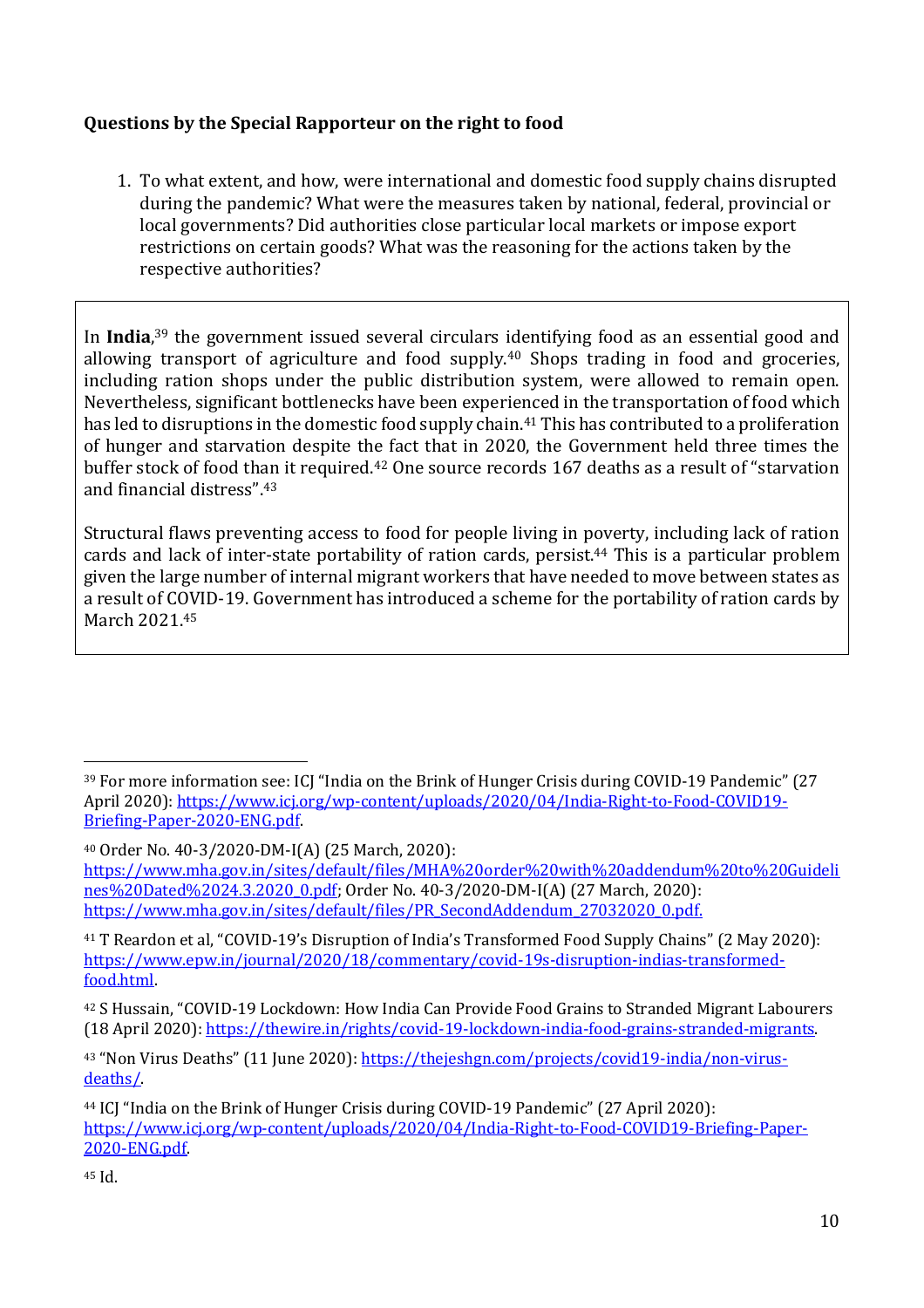2. What measures did national, federal, provincial or local governments put in place to ensure access to food for the individuals in vulnerable situations such as older persons, children, women, rural communities, LGBT persons, national or ethnic, cultural, religious and linguistic minorities, and indigenous peoples?

Nepalese migrant workers were stranded at the India-Nepal border for up to two months and faced various issues including lack of proper food, water and housing.<sup>46</sup> Some entering **Nepal**  were "stuck on buses without any provisions of food, water, toilets, or beddings" before being taken to quarantine facilities.<sup>47</sup> Nepal requires migrant workers entering on the India-Nepal border to be quarantined.<sup>48</sup> At the time of writing 116,215 people have been placed in quarantine facilities run throughout the country.<sup>49</sup> These facilities are overcrowded, congested, unhygienic and unsafe.<sup>50</sup> Although, government has set standards for such facilities,<sup>51</sup> many people in the quarantine do not receive adequate food,<sup>52</sup> and as a result their family members risk increasing COVID-19 transmission by bringing food to them.<sup>53</sup>

In **Pakistan** despite some legal protection and public support from some leaders, all LGBTQ persons have experienced significant vulnerability during lockdown periods.54 Transgender persons struggled to access food aid which was made dependent on verification based on the national identification card, which they do not have. <sup>55</sup> This problem was compounded by the

<sup>48</sup> "Notice for Nepali in India" (3 June 2020)[: https://in.nepalembassy.gov.np/wp](https://in.nepalembassy.gov.np/wp-content/uploads/2020/06/Notice-for-Nepali-Nationals.pdf)[content/uploads/2020/06/Notice-for-Nepali-Nationals.pdf.](https://in.nepalembassy.gov.np/wp-content/uploads/2020/06/Notice-for-Nepali-Nationals.pdf)

<sup>46</sup> P Manandhar, "COVID-19 And Nepalese Migrant Workers at Nepal-India Border" (13 April 2020): [https://www.spotlightnepal.com/2020/04/13/covid-19-and-nepalese-migrant-workers-nepal-india](https://www.spotlightnepal.com/2020/04/13/covid-19-and-nepalese-migrant-workers-nepal-india-border/)[border/.](https://www.spotlightnepal.com/2020/04/13/covid-19-and-nepalese-migrant-workers-nepal-india-border/)

<sup>47</sup> A Aryal "Thousands of Nepalis without food or shelter await entrance at the Karnali border"(26 May 2020) [https://kathmandupost.com/national/2020/05/26/thousands-of-nepalis-without-food-or](https://kathmandupost.com/national/2020/05/26/thousands-of-nepalis-without-food-or-shelter-await-entrance-at-the-karnali-border)[shelter-await-entrance-at-the-karnali-border.](https://kathmandupost.com/national/2020/05/26/thousands-of-nepalis-without-food-or-shelter-await-entrance-at-the-karnali-border)

<sup>49</sup>Ministry of Health and Population "COVID-19 Related Materials": [https://covid19.mohp.gov.np/#/.](https://covid19.mohp.gov.np/#/)

<sup>50</sup> A Poudel, "Poor quarantine facilities could themselves become outbreak hotspots, doctors warn" (6 April 2020): [https://kathmandupost.com/national/2020/04/06/poor-quarantine-facilities-could](https://kathmandupost.com/national/2020/04/06/poor-quarantine-facilities-could-themselves-become-outbreak-hotspots-doctors-warn)[themselves-become-outbreak-hotspots-doctors-warn.](https://kathmandupost.com/national/2020/04/06/poor-quarantine-facilities-could-themselves-become-outbreak-hotspots-doctors-warn)

<sup>51</sup> Nepal Government - "Standards for establishment and management of quarantine facility related to COVID-19, 2020"

<sup>52</sup> K Sejuwal & A Tiwari "Thousands of returnees from India run out of food and water" (28 May 2020): [https://kathmandupost.com/national/2020/05/28/thousands-of-returnees-from-india-run-out-of](https://kathmandupost.com/national/2020/05/28/thousands-of-returnees-from-india-run-out-of-food-and-water)[food-and-water.](https://kathmandupost.com/national/2020/05/28/thousands-of-returnees-from-india-run-out-of-food-and-water)

<sup>53</sup> M Paudel, "Quarantine facilities in Province 5 crowded and mismanaged" (19 May 2020 ) [https://kathmandupost.com/province-no-5/2020/05/19/quarantine-facilities-in-province-5](https://kathmandupost.com/province-no-5/2020/05/19/quarantine-facilities-in-province-5-crowded-and-mismanaged) [crowded-and-mismanaged.](https://kathmandupost.com/province-no-5/2020/05/19/quarantine-facilities-in-province-5-crowded-and-mismanaged)

<sup>54</sup> Transgender community fears complete lockdown will add more miseries to life (22 March 2020) [https://tribune.com.pk/story/2181779/1-transgender-community-fears-complete-lockdown-will-add](https://tribune.com.pk/story/2181779/1-transgender-community-fears-complete-lockdown-will-add-miseries-life/)[miseries-life/](https://tribune.com.pk/story/2181779/1-transgender-community-fears-complete-lockdown-will-add-miseries-life/)

<sup>55</sup> Keeping HIV treatment available in Pakistan during COVID-19 (15 April 2020): [https://www.unaids.org/en/resources/presscentre/featurestories/2020/april/20200415\\_pakistan](https://www.unaids.org/en/resources/presscentre/featurestories/2020/april/20200415_pakistan)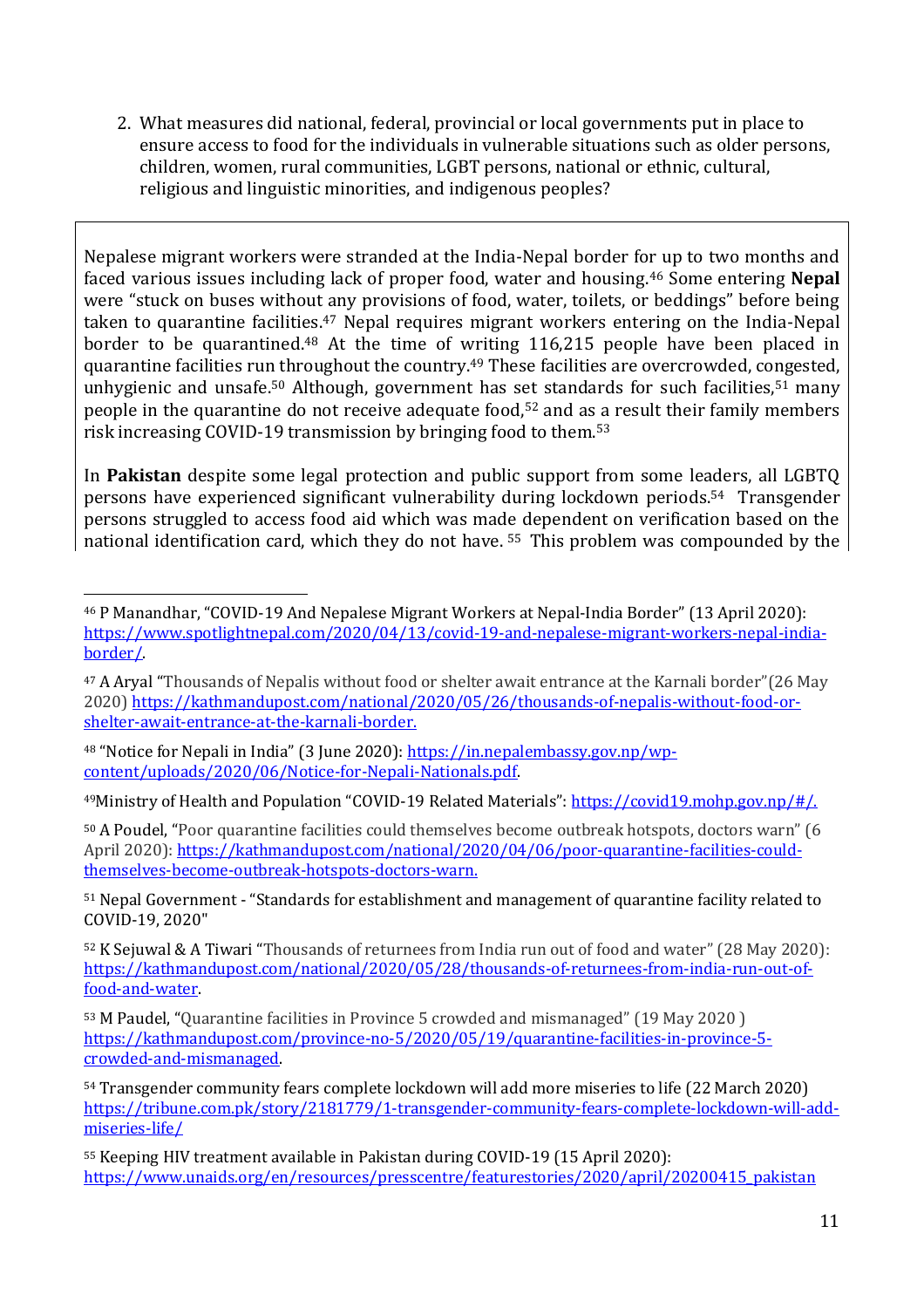closing of shrines during lockdown – sometimes a key source of food for transgender persons.<sup>56</sup> Moreover, transgender persons, many of whom work as informal workers, have faced a severe loss of livelihood as lockdown measures have prevented many informal workers from earning a living.<sup>57</sup>

In **Malaysia** NGOs were initially prohibited from providing food aid, resulting in the closure of soup kitchens across the country, although this decision has since been reversed.<sup>58</sup> Despite government-provided food assistance,<sup>59</sup> LGBTQ people were sometimes denied access to such food.<sup>60</sup> Food aid provided by the government to indigenous people has also been inadequate, requiring significant intervention by NGOs to ensure that households receive adequate food.<sup>61</sup> Some indigenous people have decided to "flee into forests" both to evade COVID-19 transmission and in search of food in the absence of sufficient income or support.<sup>62</sup>

<sup>57</sup> "Women and girls must be at the center of Pakistan's COVID-19 recovery" (9 June 2020): [https://blogs.worldbank.org/endpovertyinsouthasia/women-and-girls-must-be-center-pakistans](https://blogs.worldbank.org/endpovertyinsouthasia/women-and-girls-must-be-center-pakistans-covid-19-recovery)[covid-19-recovery.](https://blogs.worldbank.org/endpovertyinsouthasia/women-and-girls-must-be-center-pakistans-covid-19-recovery)

<sup>58</sup>"NGOs get green light to distribute food to homeless" (1 April 2020): [https://www.freemalaysiatoday.com/category/nation/2020/04/01/ngos-get-green-light-to](https://www.freemalaysiatoday.com/category/nation/2020/04/01/ngos-get-green-light-to-distribute-food-to-homeless/)[distribute-food-to-homeless/.](https://www.freemalaysiatoday.com/category/nation/2020/04/01/ngos-get-green-light-to-distribute-food-to-homeless/)

<sup>59</sup>MOH advises food aid to be sent to designated collection centres (29 March 2020) [https://www.nst.com.my/news/nation/2020/03/579295/moh-advises-food-aid-be-sent-designated](https://www.nst.com.my/news/nation/2020/03/579295/moh-advises-food-aid-be-sent-designated-collection-centres)[collection-centres](https://www.nst.com.my/news/nation/2020/03/579295/moh-advises-food-aid-be-sent-designated-collection-centres)

<sup>56</sup> Transgender community fears complete lockdown will add more miseries to life (22 March 2020): [https://tribune.com.pk/story/2181779/1-transgender-community-fears-complete-lockdown-will-add](https://tribune.com.pk/story/2181779/1-transgender-community-fears-complete-lockdown-will-add-miseries-life/)[miseries-life/.](https://tribune.com.pk/story/2181779/1-transgender-community-fears-complete-lockdown-will-add-miseries-life/)

<sup>60</sup> V Pillai "The Trans Women at the Frontline": [https://www.queerlapis.com/the-trans-women-at-the](https://www.queerlapis.com/the-trans-women-at-the-frontline/)[frontline/.](https://www.queerlapis.com/the-trans-women-at-the-frontline/)

<sup>61</sup> "Isolated and short of supplies, Malaysia's indigenous groups depend on aid to ride out movement control order" (12 April 2020): [https://www.channelnewsasia.com/news/asia/covid19-malaysia](https://www.channelnewsasia.com/news/asia/covid19-malaysia-orang-asli-food-shortage-ngos-12647956)[orang-asli-food-shortage-ngos-12647956.](https://www.channelnewsasia.com/news/asia/covid19-malaysia-orang-asli-food-shortage-ngos-12647956)

<sup>62</sup> "Malaysia's indigenous people flee into forests to escape coronavirus" (3 April 2020): [https://www.thejakartapost.com/seasia/2020/04/03/malaysias-indigenous-people-flee-into-forests](https://www.thejakartapost.com/seasia/2020/04/03/malaysias-indigenous-people-flee-into-forests-to-escape-coronavirus.html)[to-escape-coronavirus.html.](https://www.thejakartapost.com/seasia/2020/04/03/malaysias-indigenous-people-flee-into-forests-to-escape-coronavirus.html)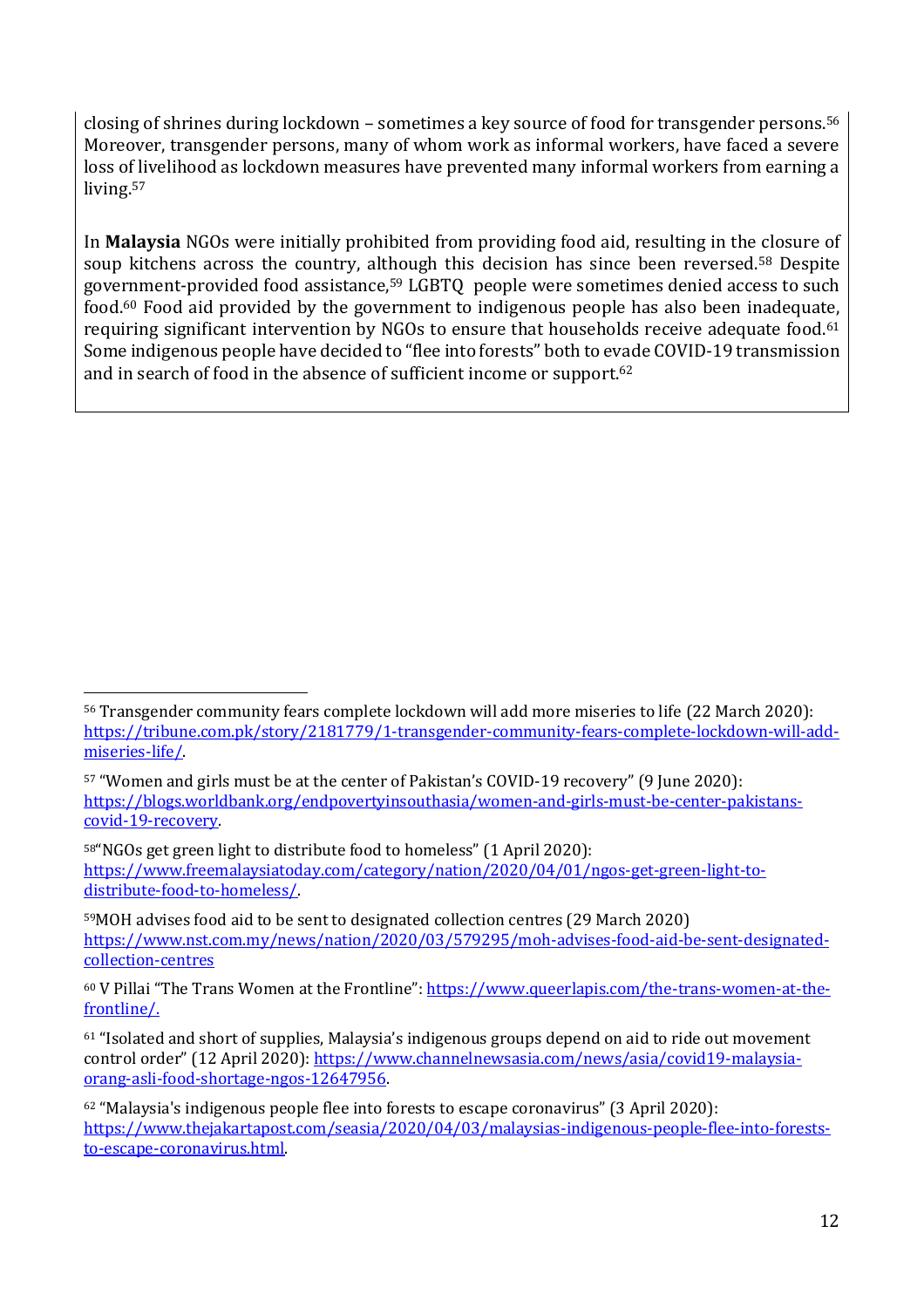## **Questions by the Special Rapporteur on the right to adequate housing**

1. …(a) Has your country declared a prohibition on evictions? If a prohibition was declared, indicate its legal basis and how long it will last. Please specify if it is a general prohibition and if it also applies to persons living in informality or in informal settlements. Is the prohibition of evictions restricted to tenants or mortgage payers who have been able to pay their rent or serve their mortgages, or broader?

In **India**, <sup>63</sup> the Ministry of Home Affairs issued an order banning forced evictions of "labourers and students".<sup>64</sup> The application of this order has been extended repeatedly and the prohibition currently persists until 30 June 2020.<sup>65</sup> It has been difficult to enforce the order because an estimated 90% of rent agreements are without a written contract<sup>66</sup> even though many state laws require rental agreements to be in writing.<sup>67</sup> The ban excludes protection for many who have been subject to evictions including large numbers of people from the North East of India, who are living in other parts of India<sup>68</sup> and healthcare workers.<sup>69</sup>

Central Government has condemned forced eviction of healthcare workers who are evicted because they are perceived to be a risk for COVID-19 transmission.<sup>70</sup> Such evictions and threats thereof have been reported throughout the country. The order prohibiting evictions has not

<sup>65</sup> Order No. 40-3/2020-DM-I(A) (1 June 2020):

[http://164.100.117.97/WriteReadData/userfiles/MHA%20Order%20Dt.%2030.5.2020%20with%20g](http://164.100.117.97/WriteReadData/userfiles/MHA%20Order%20Dt.%2030.5.2020%20with%20guidelines%20on%20extension%20of%20LD%20in%20Containment%20Zones%20and%20phased%20reopening.pdf) [uidelines%20on%20extension%20of%20LD%20in%20Containment%20Zones%20and%20phased%2](http://164.100.117.97/WriteReadData/userfiles/MHA%20Order%20Dt.%2030.5.2020%20with%20guidelines%20on%20extension%20of%20LD%20in%20Containment%20Zones%20and%20phased%20reopening.pdf) [0reopening.pdf.](http://164.100.117.97/WriteReadData/userfiles/MHA%20Order%20Dt.%2030.5.2020%20with%20guidelines%20on%20extension%20of%20LD%20in%20Containment%20Zones%20and%20phased%20reopening.pdf)

[https://economictimes.indiatimes.com/news/politics-and-nation/view-why-the-issue-of-migrant](https://economictimes.indiatimes.com/news/politics-and-nation/view-why-the-issue-of-migrant-security-should-be-a-top-priority-in-indias-covid-response/articleshow/75054748.cms?utm_source=contentofinterest&utm_medium=text&utm_campaign=cppst)[security-should-be-a-top-priority-in-indias-covid-](https://economictimes.indiatimes.com/news/politics-and-nation/view-why-the-issue-of-migrant-security-should-be-a-top-priority-in-indias-covid-response/articleshow/75054748.cms?utm_source=contentofinterest&utm_medium=text&utm_campaign=cppst)

<sup>63</sup> For more information see: International Commission of Jurists "COVID-19 Pandemic Exposes India's Housing Crisis" (7 May 2020): [https://www.icj.org/wp-content/uploads/2020/05/India-Right-to-](https://www.icj.org/wp-content/uploads/2020/05/India-Right-to-Housing-COVID19-Briefing-Paper-2020-ENG.pdf)[Housing-COVID19-Briefing-Paper-2020-ENG.pdf.](https://www.icj.org/wp-content/uploads/2020/05/India-Right-to-Housing-COVID19-Briefing-Paper-2020-ENG.pdf)

<sup>64</sup> Order No. 40-3/2020-DM-I(A) (29 March 2020): [https://www.mha.gov.in/sites/default/files/PR\\_MHAOrderrestrictingmovement\\_29032020.pdf](https://www.mha.gov.in/sites/default/files/PR_MHAOrderrestrictingmovement_29032020.pdf)

<sup>66</sup> G Bhan, "View: Why the issue of migrant security should be a top priority in India's covid response" (8 April 2020):

[response/articleshow/75054748.cms?utm\\_source=contentofinterest&utm\\_medium=text&utm\\_campai](https://economictimes.indiatimes.com/news/politics-and-nation/view-why-the-issue-of-migrant-security-should-be-a-top-priority-in-indias-covid-response/articleshow/75054748.cms?utm_source=contentofinterest&utm_medium=text&utm_campaign=cppst) [gn=cppst](https://economictimes.indiatimes.com/news/politics-and-nation/view-why-the-issue-of-migrant-security-should-be-a-top-priority-in-indias-covid-response/articleshow/75054748.cms?utm_source=contentofinterest&utm_medium=text&utm_campaign=cppst)

<sup>67</sup> Delhi Rent Act, Section 4(1); The Punjab Rent Act, Section 4(1); The Karnataka Rent Act, Section 4(1).

<sup>68</sup> C Kulkarni "COVID-19: Ten from Northeast evicted from homes" (30 March 2020): [https://www.deccanherald.com/city/top-bengaluru-stories/covid-19-ten-from-northeast-evicted](https://www.deccanherald.com/city/top-bengaluru-stories/covid-19-ten-from-northeast-evicted-from-homes-819046.html)[from-homes-819046.html.](https://www.deccanherald.com/city/top-bengaluru-stories/covid-19-ten-from-northeast-evicted-from-homes-819046.html)

<sup>69</sup> H Petersen & S Rahman, "Indian doctors being evicted from homes over coronavirus fears" (30 March 2020): [https://www.theguardian.com/world/2020/mar/30/indian-doctors-being-evicted-from](https://www.theguardian.com/world/2020/mar/30/indian-doctors-being-evicted-from-homes-over-coronavirus-fears)[homes-over-coronavirus-fears.](https://www.theguardian.com/world/2020/mar/30/indian-doctors-being-evicted-from-homes-over-coronavirus-fears) 

<sup>70</sup> "'Gods in white coats': PM Modi warns against harassment of doctors treating COVID-19 patients" (25 March 2020): [https://www.thestatesman.com/india/pm-modi-warns-harassment-doctors-treating](https://www.thestatesman.com/india/pm-modi-warns-harassment-doctors-treating-covid-19-patients-1502870011.html)[covid-19-patients-1502870011.html.](https://www.thestatesman.com/india/pm-modi-warns-harassment-doctors-treating-covid-19-patients-1502870011.html)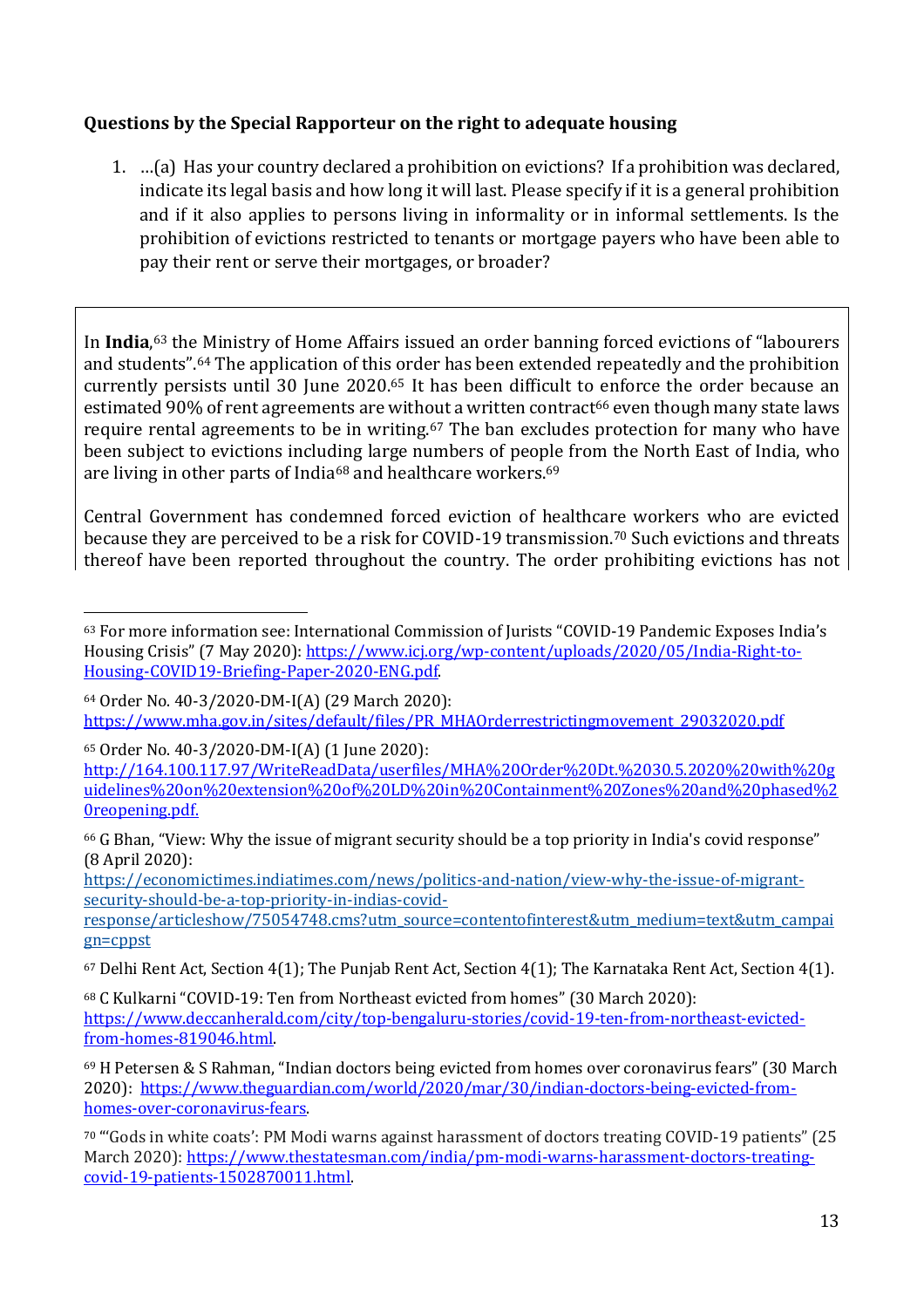been extended to include health care workers. <sup>71</sup> State governments too have not uniformly acted to protect people from forced evictions, with exceptions including Karnataka and Delhi who have criminalized evictions of healthcare workers.<sup>72</sup>

In **South Africa** a moratorium on "all eviction and execution of attachment orders" was declared on 26 March.<sup>73</sup> [Later amendments](https://www.gov.za/sites/default/files/gcis_document/202004/43199rg11078-gon446.pdf) to Lockdown Regulations made it a criminal offence for any person to evict any other person.<sup>74</sup> With the relaxing of lockdown restrictions, however, from 1 May this prohibition was regrettably relaxed to allow courts to order evictions "provided that any order of eviction shall be stayed and suspended" until the end of the lockdown period and "unless a court decides that it is not just and equitable to stay and suspend the order".<sup>75</sup> The current regulations for lockdown, which apply to date, retain provision of the same effect.<sup>76</sup>

Despite the moratorium, forced and violent evictions without court orders and contrary to international and domestic law have continued during lockdown periods.77 Some landlords who have been unable to evict tenants during lockdown have resorted to tactics including "cutting electricity to throwing dirty water on people's floors" in attempts to make continued accommodation unbearable.<sup>78</sup>

72 Order No. HFW 54 CGM 2020 (26 March 2020): [https://www.barandbench.com/news/eviction-of](https://www.barandbench.com/news/eviction-of-doctors-paramedics-over-covid-19-scare-karnataka-orders-strict-penal-action-against-errant-landlords-read-order)[doctors-paramedics-over-covid-19-scare-karnataka-orders-strict-penal-action-against-errant](https://www.barandbench.com/news/eviction-of-doctors-paramedics-over-covid-19-scare-karnataka-orders-strict-penal-action-against-errant-landlords-read-order)[landlords-read-order;](https://www.barandbench.com/news/eviction-of-doctors-paramedics-over-covid-19-scare-karnataka-orders-strict-penal-action-against-errant-landlords-read-order) Order No.F.51/DGHS/PH-IV/COVID-19/2020/prsecyhfw/33/6-30 (24 March 2020): [https://images.assettype.com/barandbench/2020-03/649eebb8-2b1f-4b93-9ac0-](https://images.assettype.com/barandbench/2020-03/649eebb8-2b1f-4b93-9ac0-981d6c407ef4/order___Land_lords__house_owners_24_03_2020_pdf.pdf) 981d6c407ef4/order\_\_Land\_lords\_house\_owners\_24\_03\_2020\_pdf.pdf.

<sup>73</sup> GNR 418 (26 March 2020): [https://www.gov.za/sites/default/files/gcis\\_document/202003/43167reg11066418.pdf,](https://www.gov.za/sites/default/files/gcis_document/202003/43167reg11066418.pdf) s 5(f).

<sup>74</sup> GNR 446 (2 April 2020): [https://www.gov.za/sites/default/files/gcis\\_document/202004/43199rg11078-gon446.pdf.](https://www.gov.za/sites/default/files/gcis_document/202004/43199rg11078-gon446.pdf)

<sup>75</sup> GNR 480 (29 April 2020): [https://www.gov.za/sites/default/files/gcis\\_document/202004/43258rg11098gon480s.pdf,](https://www.gov.za/sites/default/files/gcis_document/202004/43258rg11098gon480s.pdf) s 19.

<sup>76</sup> GNR 608 (28 May 2020):

[https://www.gov.za/sites/default/files/gcis\\_document/202005/43364gon608-translations.pdf,](https://www.gov.za/sites/default/files/gcis_document/202005/43364gon608-translations.pdf) s 36.

<sup>71</sup> For more information see: International Commission of Jurists "COVID-19 Pandemic Exposes India's Housing Crisis" (7 May 2020): [https://www.icj.org/wp-content/uploads/2020/05/India-Right-to-](https://www.icj.org/wp-content/uploads/2020/05/India-Right-to-Housing-COVID19-Briefing-Paper-2020-ENG.pdf)[Housing-COVID19-Briefing-Paper-2020-ENG.pdf](https://www.icj.org/wp-content/uploads/2020/05/India-Right-to-Housing-COVID19-Briefing-Paper-2020-ENG.pdf)

<sup>77</sup> "ICJ calls on authorities to immediately ensure the end of all evictions and protect the livelihoods of all" (28 April 2020): [https://www.icj.org/south-africa-icj-calls-on-authorities-immediately-ensure-the](https://www.icj.org/south-africa-icj-calls-on-authorities-immediately-ensure-the-end-of-all-evictions-and-protect-the-livelihoods-of-all/)[end-of-all-evictions-and-protect-the-livelihoods-of-all/](https://www.icj.org/south-africa-icj-calls-on-authorities-immediately-ensure-the-end-of-all-evictions-and-protect-the-livelihoods-of-all/); "Interim Interdict Granted by WC Court to Stop Evictions in Observatory" (21 May 2020): [https://ewn.co.za/2020/05/21/interim-interdict-granted](https://ewn.co.za/2020/05/21/interim-interdict-granted-by-wc-court-to-stop-evictions-in-observatory)[by-wc-court-to-stop-evictions-in-observatory.](https://ewn.co.za/2020/05/21/interim-interdict-granted-by-wc-court-to-stop-evictions-in-observatory)

<sup>78</sup> L Kiewit "Online campaign advocates for tenants' rights during the lockdown" (13 May 2020): [https://mg.co.za/news/2020-05-13-online-campaign-advocates-for-tenants-rights-during-the](https://mg.co.za/news/2020-05-13-online-campaign-advocates-for-tenants-rights-during-the-lockdown/)[lockdown/.](https://mg.co.za/news/2020-05-13-online-campaign-advocates-for-tenants-rights-during-the-lockdown/)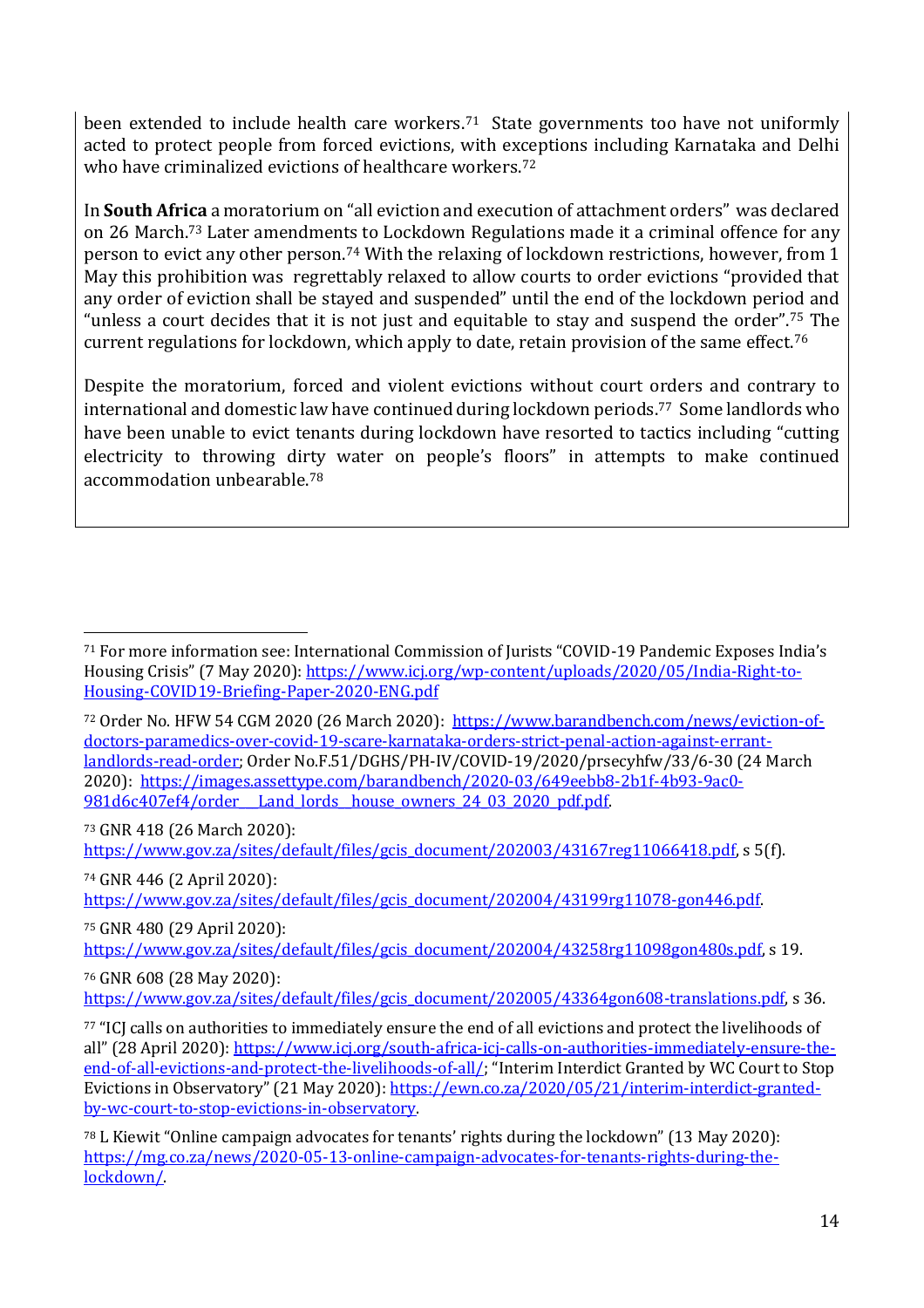In **Uzbekistan,** while demolition of property can only be done upon a resolution of the Prime Minister,<sup>79</sup> no moratorium was placed on evictions which continued to take place during the COVID-19 pandemic. In April, 47 homeowners were threatened with eviction from their homes.<sup>80</sup> In May, a woman's house was forcibly demolished in the presence of the authorities,  $81$ in compliance a with a court order.<sup>82</sup> Later, the woman threatened to set herself on fire.<sup>83</sup> This follows on an incident in January in which a man set himself on fire when officials arrived to evict him from his home.<sup>84</sup>

<sup>79</sup> Ministry of Justice official Telegram Channel, [https://t.me/pravoinf/846.](https://t.me/pravoinf/846)

<sup>80</sup> "Evictions during Quarantine. Why 47 homes are under eviction in Yangiyol?" (29 April 2020): [https://kun.uz/news/2020/04/29/karantindagi-snoslar-yangiyolda-47ta-uy-nega-buzilishga-tushdi.](https://kun.uz/news/2020/04/29/karantindagi-snoslar-yangiyolda-47ta-uy-nega-buzilishga-tushdi)

<sup>81 &</sup>quot;Official Telegram channel of the Bureau of Execution of Court orders": [https://telegra.ph/RASMIJ-](https://telegra.ph/RASMIJ-MUNOSABAT-05-28-2)[MUNOSABAT-05-28-2.](https://telegra.ph/RASMIJ-MUNOSABAT-05-28-2)

<sup>82</sup> Id.

<sup>83 &</sup>quot;In the Navoi Region, a woman tried to set herself on fire in front of the hokimiyat building after the demolition of her house" (28 May 2020): [https://repost.uz/jenshina-ogon.](https://repost.uz/jenshina-ogon)

<sup>84 &</sup>quot;An Andijzn resident set himself on fire in protest against eviction" (24 Jan 2020): [https://repost.uz/in-andijan.](https://repost.uz/in-andijan)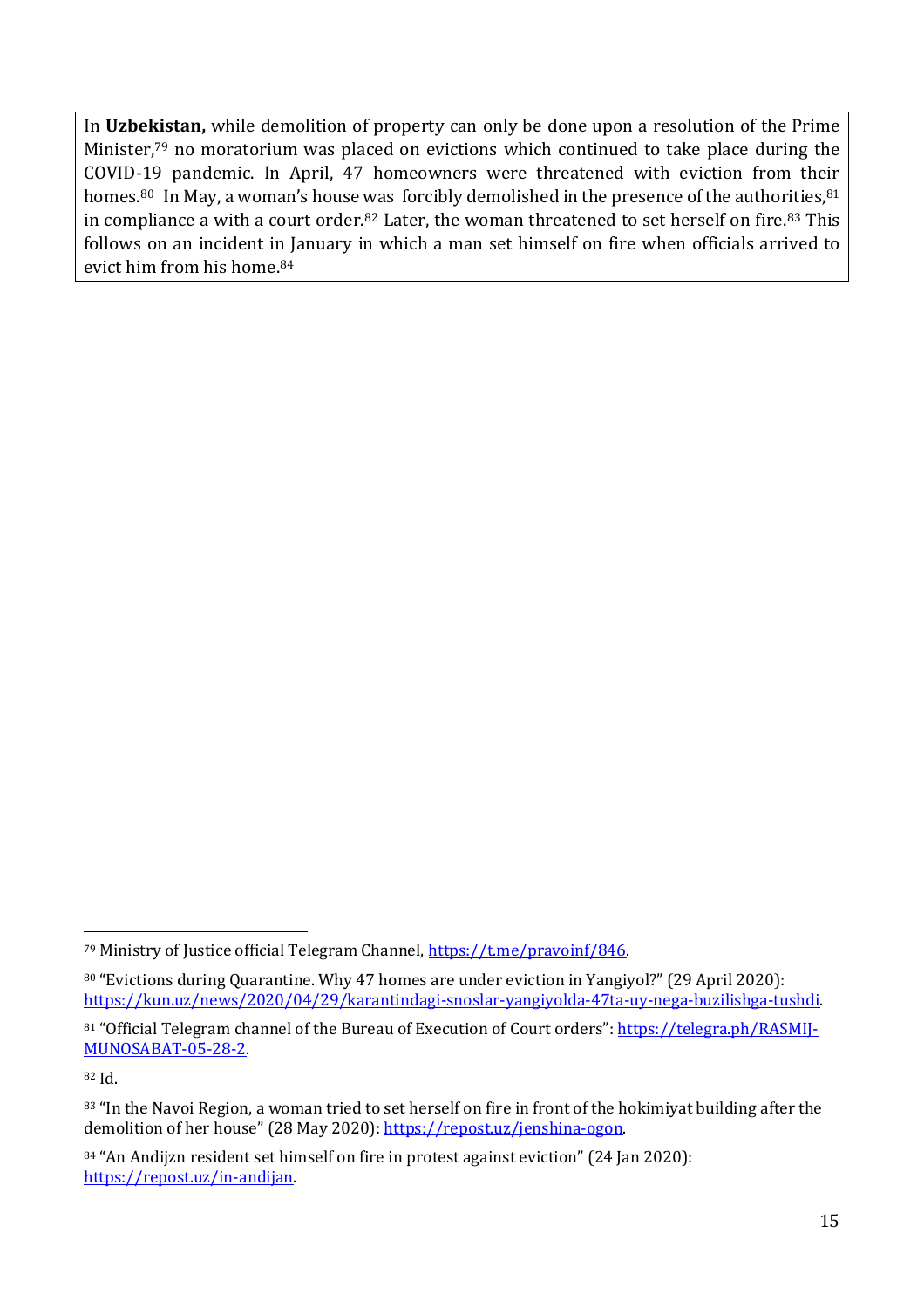3) What measures have been taken to protect persons living in informal settlements, refugee or IDP camps, or in situation of overcrowding from COVID-19?

In **Malaysia**, ongoing crackdowns on undocumented migrants have left migrant workers vulnerable and struggling to make a living. "Raids" undertaken in May, which were condemned by the Malaysian Human Rights Commission,<sup>85</sup> have resulted in increased detention of such migrants in detention centres which have notoriously "inhumane" conditions and are the sites of human rights abuses.<sup>86</sup> Stuck between the risk of detention and losses of income, six Myanmar nationals in Malaysia have committed suicide in May and June alone.<sup>87</sup> In addition to this, undocumented migrant workers continue to be deported and/or risk of contracting COVID-19 while awaiting deportation in detention centers.<sup>88</sup> Fear of deportation and poor conditions at detention centers discourages undocumented migrants from seeking COVID-19 treatment thus further increasing their vulnerability to COVID-19.<sup>89</sup>

In **Uganda**, a shelter for homeless LGBT persons in in Kyengera was raided,<sup>90</sup> and the 19 people arrested and detained were only released in terms of a court order after almost 50 days in detention. <sup>91</sup> This amounts to targeted attack on homeless queer people and an abuse of COVID-19 emergency measures.<sup>92</sup>

<sup>87</sup> Without work and fearing arrest, undocumented Myanmar Migrants in Malaysia take their own lives (17 June 2020) [https://www.irrawaddy.com/news/burma/without-work-fearing-arrest](https://www.irrawaddy.com/news/burma/without-work-fearing-arrest-undocumented-myanmar-migrants-malaysia-take-lives.html)[undocumented-myanmar-migrants-malaysia-take-lives.html](https://www.irrawaddy.com/news/burma/without-work-fearing-arrest-undocumented-myanmar-migrants-malaysia-take-lives.html)

<sup>88</sup> Malaysia deports nearly 400 undocumented Myanmar workers: (12 May 2020) [https://irrawaddy.com/specials/myanmar-covid-19/malaysia-deports-nearly-400-undocumented](https://www.irrawaddy.com/specials/myanmar-covid-19/malaysia-deports-nearly-400-undocumented-myanmar-workers.html)[myanmar-workers.html](https://www.irrawaddy.com/specials/myanmar-covid-19/malaysia-deports-nearly-400-undocumented-myanmar-workers.html)

<sup>89</sup> "Malaysia: Migrants, Stateless at Extra Risk from Virus" (24 March 2020): <https://www.hrw.org/news/2020/03/24/malaysia-migrants-stateless-extra-risk-virus>

[https://www.ohchr.org/EN/NewsEvents/Pages/DisplayNews.aspx?NewsID=25832&LangID=E.](https://www.ohchr.org/EN/NewsEvents/Pages/DisplayNews.aspx?NewsID=25832&LangID=E)

<sup>85</sup> "Press Statement No. 15 of 2020 "Suhakam Urges Authorities to Cease Arrest of Undocumented Migrants during Covid-19 Crisis" (3 May 2020): [https://www.suhakam.org.my/press-statement-no-15](https://www.suhakam.org.my/press-statement-no-15-of-2020-suhakam-urges-authorities-to-cease-arrest-of-undocumented-migrants-during-covid-19-crisis/) [of-2020-suhakam-urges-authorities-to-cease-arrest-of-undocumented-migrants-during-covid-19](https://www.suhakam.org.my/press-statement-no-15-of-2020-suhakam-urges-authorities-to-cease-arrest-of-undocumented-migrants-during-covid-19-crisis/) [crisis/](https://www.suhakam.org.my/press-statement-no-15-of-2020-suhakam-urges-authorities-to-cease-arrest-of-undocumented-migrants-during-covid-19-crisis/)

<sup>86 &</sup>quot;COVID-19 is not an excuse to crackdown on undocumented migrants" (30 April 2020): [https://www.amnesty.my/2020/04/30/covid-19-is-not-an-excuse-to-crackdown-on-undocumented](https://www.amnesty.my/2020/04/30/covid-19-is-not-an-excuse-to-crackdown-on-undocumented-migrants/)[migrants/.](https://www.amnesty.my/2020/04/30/covid-19-is-not-an-excuse-to-crackdown-on-undocumented-migrants/)

<sup>90</sup> "UN rights experts fear Uganda is using COVID-19 emergency powers to target LGBT people" (27 April 2020):

<sup>91</sup> "Court orders release of jailed LGBT+ Ugandans after coronavirus charges dropped" (18 May 2020): [https://www.reuters.com/article/us-health-coronavirus-uganda-lgbt/court-orders-release-of-jailed](https://www.reuters.com/article/us-health-coronavirus-uganda-lgbt/court-orders-release-of-jailed-lgbt-ugandans-after-coronavirus-charges-dropped-idUSKBN22U2DO)[lgbt-ugandans-after-coronavirus-charges-dropped-idUSKBN22U2DO.](https://www.reuters.com/article/us-health-coronavirus-uganda-lgbt/court-orders-release-of-jailed-lgbt-ugandans-after-coronavirus-charges-dropped-idUSKBN22U2DO)

<sup>92</sup> "UN rights experts fear Uganda is using COVID-19 emergency powers to target LGBT people" (27 April 2020): <https://www.ohchr.org/EN/NewsEvents/Pages/DisplayNews.aspx?NewsID=25832&LangID=E>; and S Suhail & M Yesudas "Pride 2020: a time for vigilance, collective action and digital spaces in the COVID-19 pandemic" (10 June 2020): [http://opiniojuris.org/2020/06/10/pride-2020-a-time-for](http://opiniojuris.org/2020/06/10/pride-2020-a-time-for-vigilance-collective-action-and-digital-spaces-in-the-covid-19-pandemic/)[vigilance-collective-action-and-digital-spaces-in-the-covid-19-pandemic/.](http://opiniojuris.org/2020/06/10/pride-2020-a-time-for-vigilance-collective-action-and-digital-spaces-in-the-covid-19-pandemic/)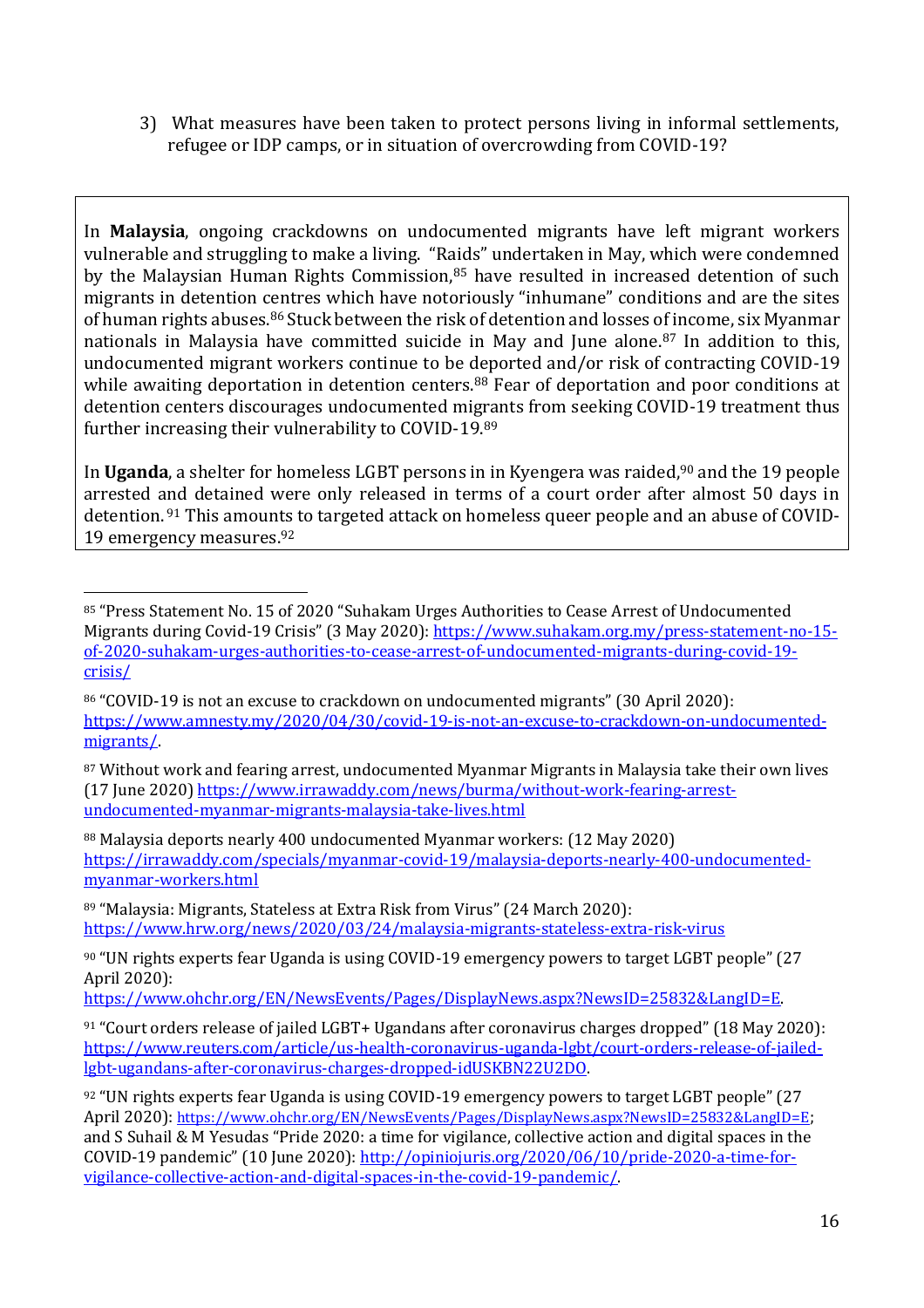### **Questions by the Special Rapporteur on the rights of indigenous peoples**

In **Malaysia** food aid provided by the government to indigenous people has also been inadequate, requiring significant intervention by NGOs to ensure that households receive adequate food.<sup>93</sup> Some indigenous people have decided to "flee into forests" both to evade COVID-19 transmission and in search of food in the absence of sufficient income or support.<sup>94</sup>

<sup>93 &</sup>quot;Isolated and short of supplies, Malaysia's indigenous groups depend on aid to ride out movement control order" (12 April 2020): [https://www.channelnewsasia.com/news/asia/covid19-malaysia](https://www.channelnewsasia.com/news/asia/covid19-malaysia-orang-asli-food-shortage-ngos-12647956)[orang-asli-food-shortage-ngos-12647956.](https://www.channelnewsasia.com/news/asia/covid19-malaysia-orang-asli-food-shortage-ngos-12647956)

<sup>94</sup> "Malaysia's indigenous people flee into forests to escape coronavirus" (3 April 2020): [https://www.thejakartapost.com/seasia/2020/04/03/malaysias-indigenous-people-flee-into-forests](https://www.thejakartapost.com/seasia/2020/04/03/malaysias-indigenous-people-flee-into-forests-to-escape-coronavirus.html)[to-escape-coronavirus.html.](https://www.thejakartapost.com/seasia/2020/04/03/malaysias-indigenous-people-flee-into-forests-to-escape-coronavirus.html)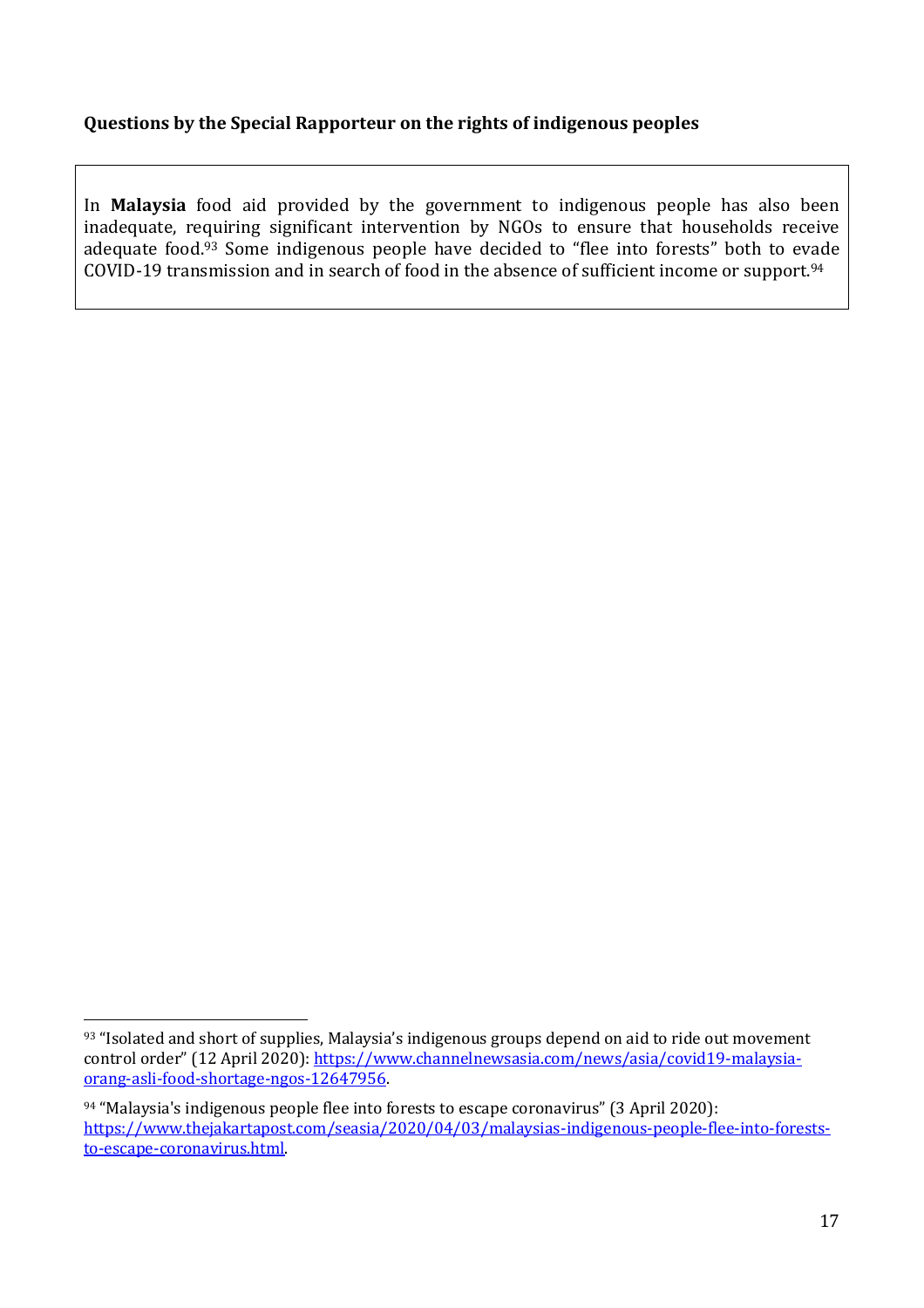#### **Questions by the Independent Expert on protection against violence and discrimination based on sexual orientation and gender identity**

In **Colombia**<sup>95</sup> and **Peru**<sup>96</sup> rules established that women and men could only be in public places or outdoors on different days. Although Colombian<sup>97</sup> and Peruvian<sup>98</sup> authorities assured that they would respect people's gender identity, the implementation of these measures led to police abuse against transwomen.<sup>99</sup> Additionally, transgender people faced harassment and discrimination in supermarkets, banks, and other public places. Among other things, there were cases where transwomen were requested to produce an identification document to prove their sex and would be prevented from accessing a service if they did not do so.<sup>100</sup>

In **Pakistan** despite some legal protection and public support from some leaders, all LGBTQ persons have experienced significant vulnerability during lockdown periods.101 Transgender persons struggled to access food aid which was made dependent on verification based on the national identification card, which they do not have. <sup>102</sup> This problem was compounded by the closing of shrines during lockdown – sometimes a key source of food for transgender persons.<sup>103</sup> Moreover, transgender persons, many of whom work as informal workers, have faced a severe

98 In Peru, the Decree that created the measure established that it was forbidden all form of discrimination (See: [Decreto Supremo 057-2020-PCM\)](https://busquedas.elperuano.pe/normaslegales/decreto-supremo-que-modifica-el-articulo-3-del-decreto-supre-decreto-supremo-no-057-2020-pcm-1865326-2/). In the same vein, the Peruvian president [said](https://gestion.pe/peru/gobierno-reitera-respeto-a-identidad-lgbti-en-medio-de-medidas-contra-el-coronavirus-noticia/) that in the implementation of the measure would consider gender identity to avoid homophobic actions.

99 In the case of Peru, see: RT, Maltrato policial y humillaciones a la comunidad trans de Perú y Panamá [durante la polémica cuarentena por sexo biológico,](https://actualidad.rt.com/actualidad/349169-humillaciones-trans-cuarentena-genero-panama-peru) 10 April 2020.

In the case of Colombia, see: RCN Radio, Investigan presuntas vulneraciones a transexuales en Bogotá [durante 'pico y género',](https://www.rcnradio.com/bogota/investigan-presuntas-vulneraciones-transexuales-en-bogota-durante-pico-y-genero) 16 April 2020; Caracol TV[, La dura realidad de las trabajadoras sexuales que se](https://noticias.caracoltv.com/bogota/la-dura-realidad-de-las-trabajadoras-sexuales-que-se-quedaron-sin-trabajo-por-la-cuarentena)  [quedaron sin trabajo por la cuarentena,](https://noticias.caracoltv.com/bogota/la-dura-realidad-de-las-trabajadoras-sexuales-que-se-quedaron-sin-trabajo-por-la-cuarentena) 26 April 2020.

100 El Tiempo[, Mujer trans denuncia discriminación por su identidad de género,](https://www.eltiempo.com/bogota/mujer-trans-denuncia-discriminacion-por-su-identidad-de-genero-490088) 29 April 2020; Washington Blade, [¡Los derechos trans no están en cuarentena!,](https://www.washingtonblade.com/2020%20Bl/04/24/los-derechos-trans-no-estan-en-cuarentena/) 24 April 2020.

<sup>101</sup> Transgender community fears complete lockdown will add more miseries to life (22 March 2020) [https://tribune.com.pk/story/2181779/1-transgender-community-fears-complete-lockdown-will-add](https://tribune.com.pk/story/2181779/1-transgender-community-fears-complete-lockdown-will-add-miseries-life/)[miseries-life/](https://tribune.com.pk/story/2181779/1-transgender-community-fears-complete-lockdown-will-add-miseries-life/)

<sup>102</sup> Keeping HIV treatment available in Pakistan during COVID-19 (15 April 2020): [https://www.unaids.org/en/resources/presscentre/featurestories/2020/april/20200415\\_pakistan](https://www.unaids.org/en/resources/presscentre/featurestories/2020/april/20200415_pakistan)

<sup>103</sup> Transgender community fears complete lockdown will add more miseries to life

(22 March 2020): [https://tribune.com.pk/story/2181779/1-transgender-community-fears-complete](https://tribune.com.pk/story/2181779/1-transgender-community-fears-complete-lockdown-will-add-miseries-life/)[lockdown-will-add-miseries-life/.](https://tribune.com.pk/story/2181779/1-transgender-community-fears-complete-lockdown-will-add-miseries-life/)

<sup>95</sup> In Colombia, the [measure](https://bogota.gov.co/mi-ciudad/gobierno/cuarentena/pico-y-genero-como-funciona-en-la-cuarentena-de-bogota), called "pico y género", was established only in Bogota (see: Decreto 106 de [2020,](https://bogota.gov.co/mi-ciudad/salud/coronavirus/conoce-el-decreto-106-y-las-nuevas-restricciones-para-salir-la-calle) artículo 2, parágrafo 5). The measure was in force from 13 April to 10 May 2020.

<sup>&</sup>lt;sup>96</sup> In Peru, it was a national measure (See: *Decreto Supremo 057-2020-PCM*). The measure was in force from 3 April to 10 April 2020.

<sup>&</sup>lt;sup>97</sup> In the case of Bogota, the respect of gender identity was set out in the Decree that created the measure (see: *Decreto 106 de 2020*, artículo 2, parágrafo 5). Additionally, local authorities [said](http://www.gobiernobogota.gov.co/noticias/nivel-central/la-medida-restriccion-genero-bogota-ha-sido-exito) that the implementation of the measure was a success and that they conducted activities to create awareness about the importance of respecting gender identity.